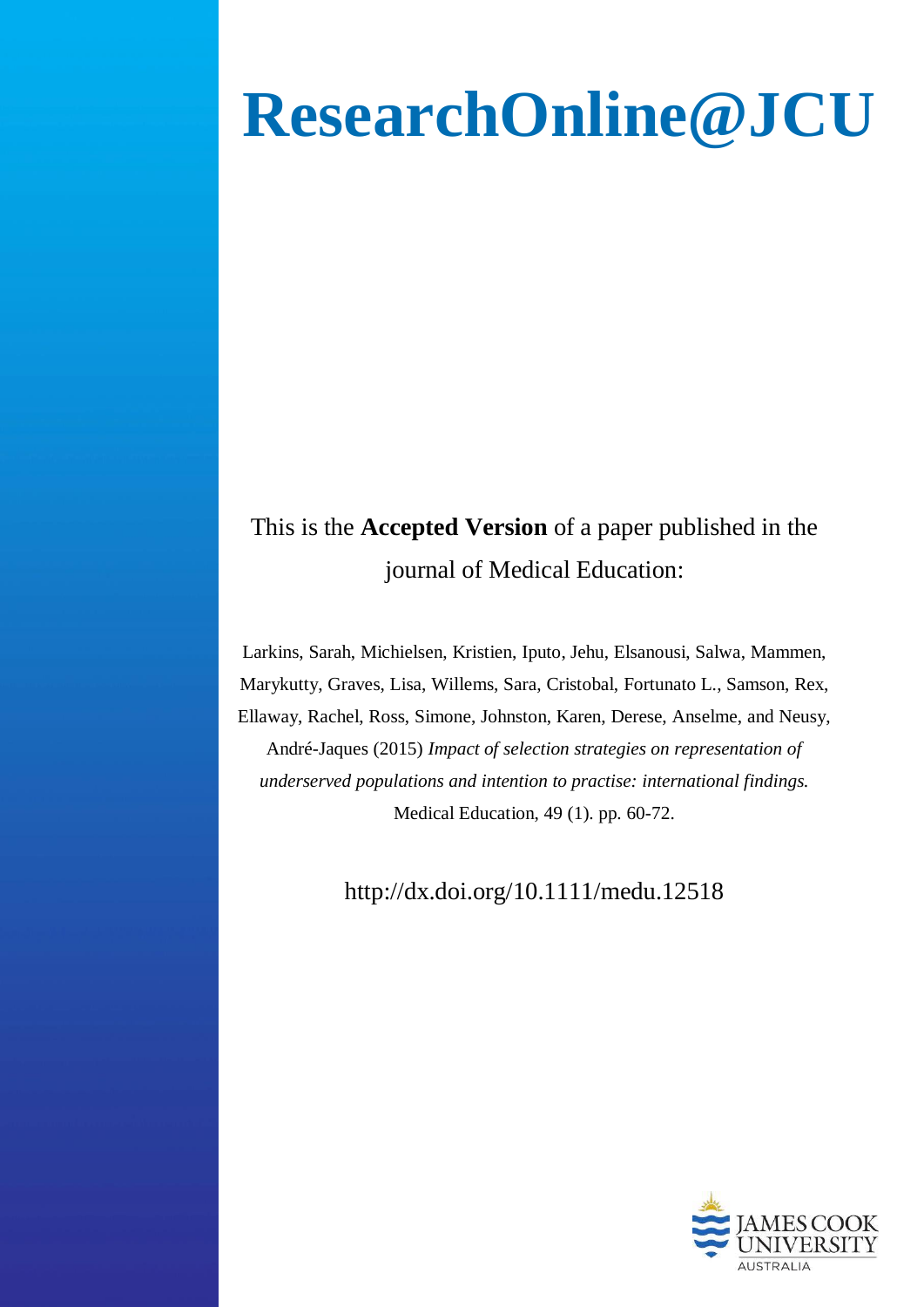MED-2013-1449 Special Issue *Medical Education* on equality, diversity and fairness in Medical Education

**Impact of selection strategies on representation of underserved populations and intention to practice for students entering socially accountable medical schools.** 

Associate Professor Sarah Larkins (Corresponding Author)

School of Medicine and Dentistry,

James Cook University, Douglas campus,

Townsville, Australia 4814

Sarah.larkins@jcu.edu.au

Dr Kristien Michielsen

The Training for Health Equity Network and Ghent University, Belgium

Professor Jehu Iputo

School of Medicine,

Walter Sisulu University

Umtata, South Africa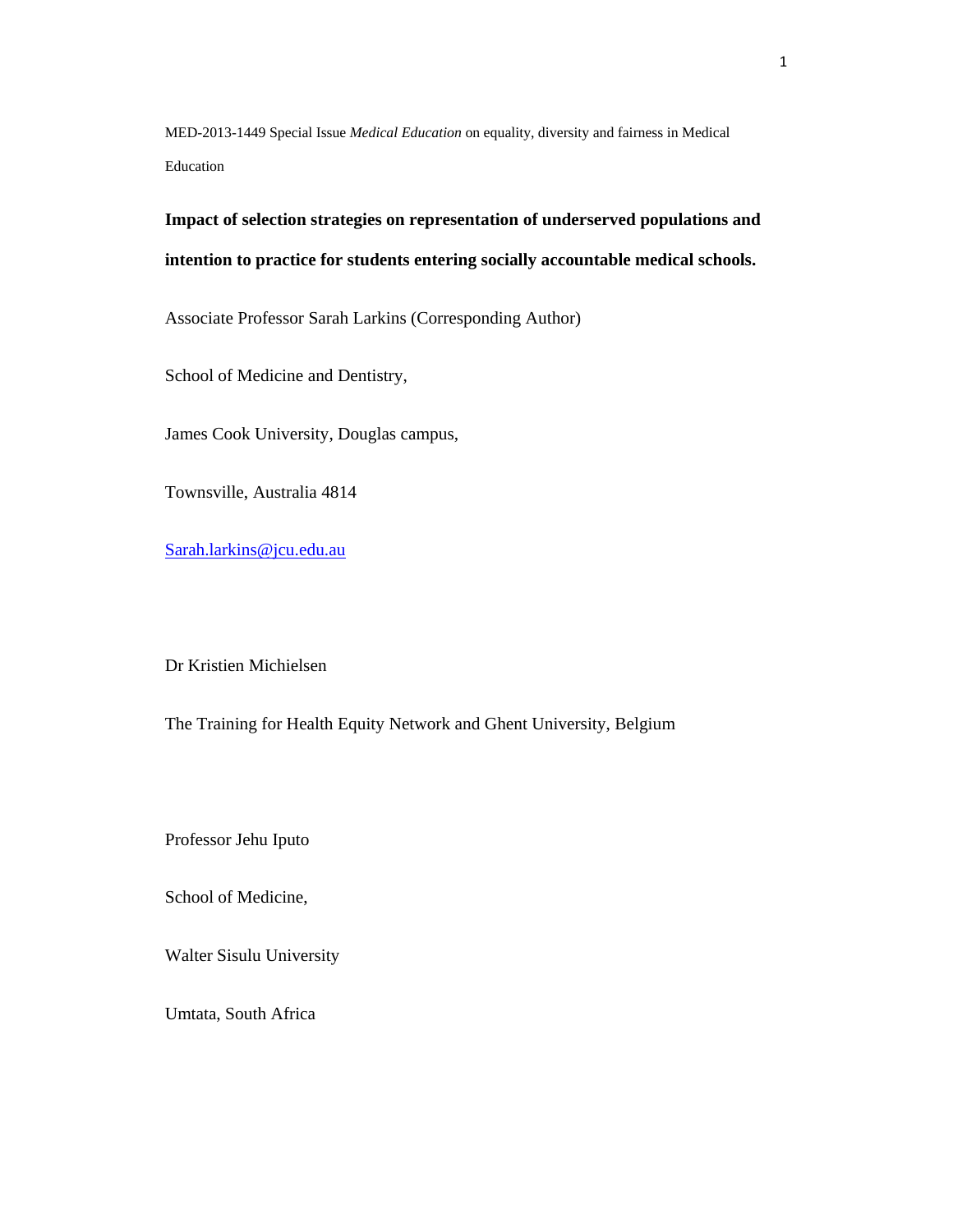A/Professor Salwa Elsanousi

School of Medicine, Gezira University, Sudan

Dr Marykutty Mammen

School of Medicine

Walter Sisulu University,

South Africa

A/Professor Lisa Graves

Northern Ontario School of Medicine,

Sudbury, Ontario, Canada

And University of Toronto, Toronto, Ontario, Canada

Assistant Professor Sara Willems

Faculty of Medicine and Health Sciences, Ghent University, Belgium

Professor Fortunato L. Cristobal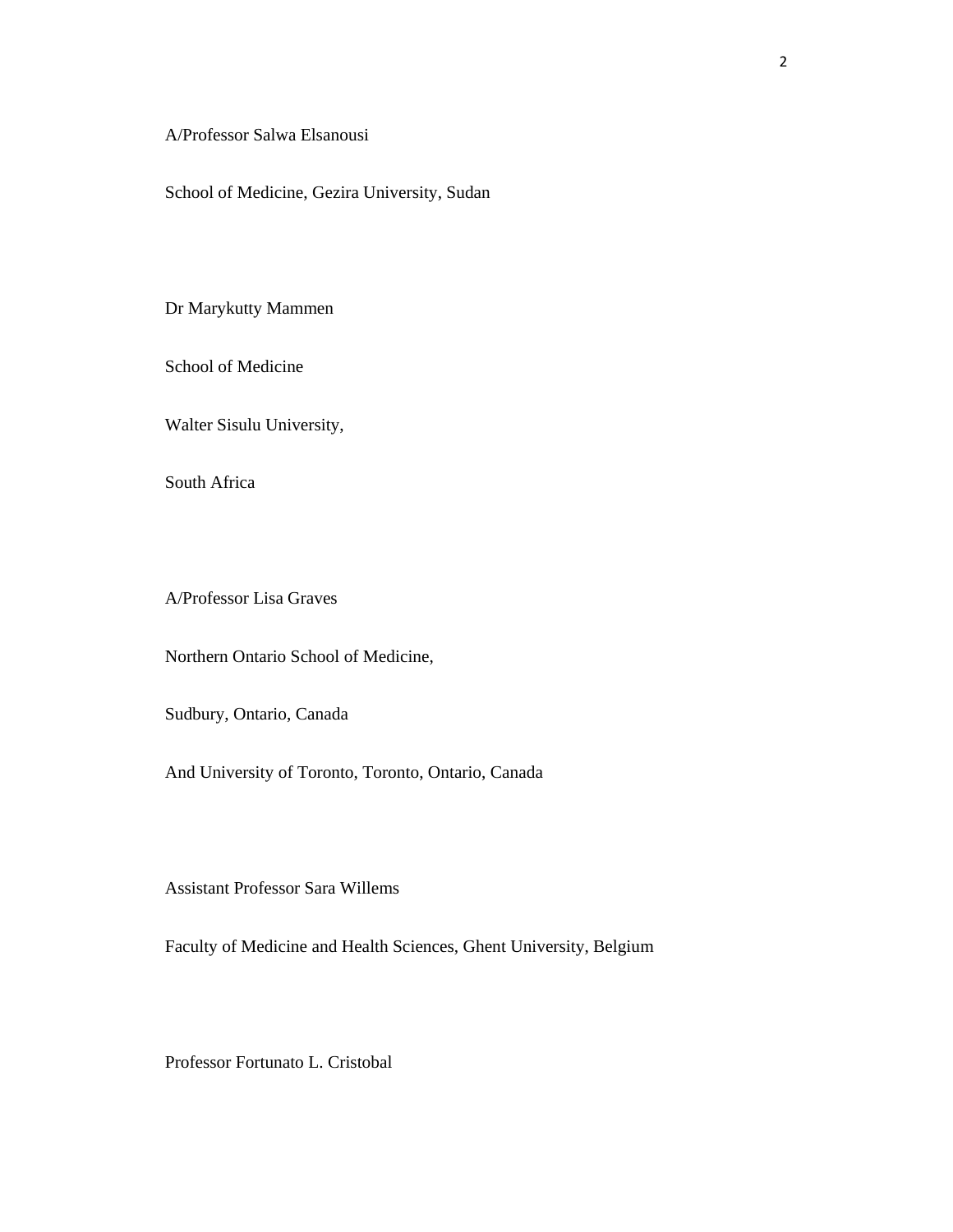Ateneo de Zamboanga School of Medicine,

Zamboanga, Mindanao, The Philippines.

Dr Rex Samson,

Ateneo de Zamboanga School of Medicine,

Zamboanga, Mindanao, The Philippines.

Dr Rachel Ellaway,

Northern Ontario School of Medicine,

Sudbury, Ontario, Canada

Ms Simone Ross,

School of Medicine and Dentistry, James Cook University, Australia

Ms Karen Johnston,

School of Medicine and Dentistry, James Cook University, Australia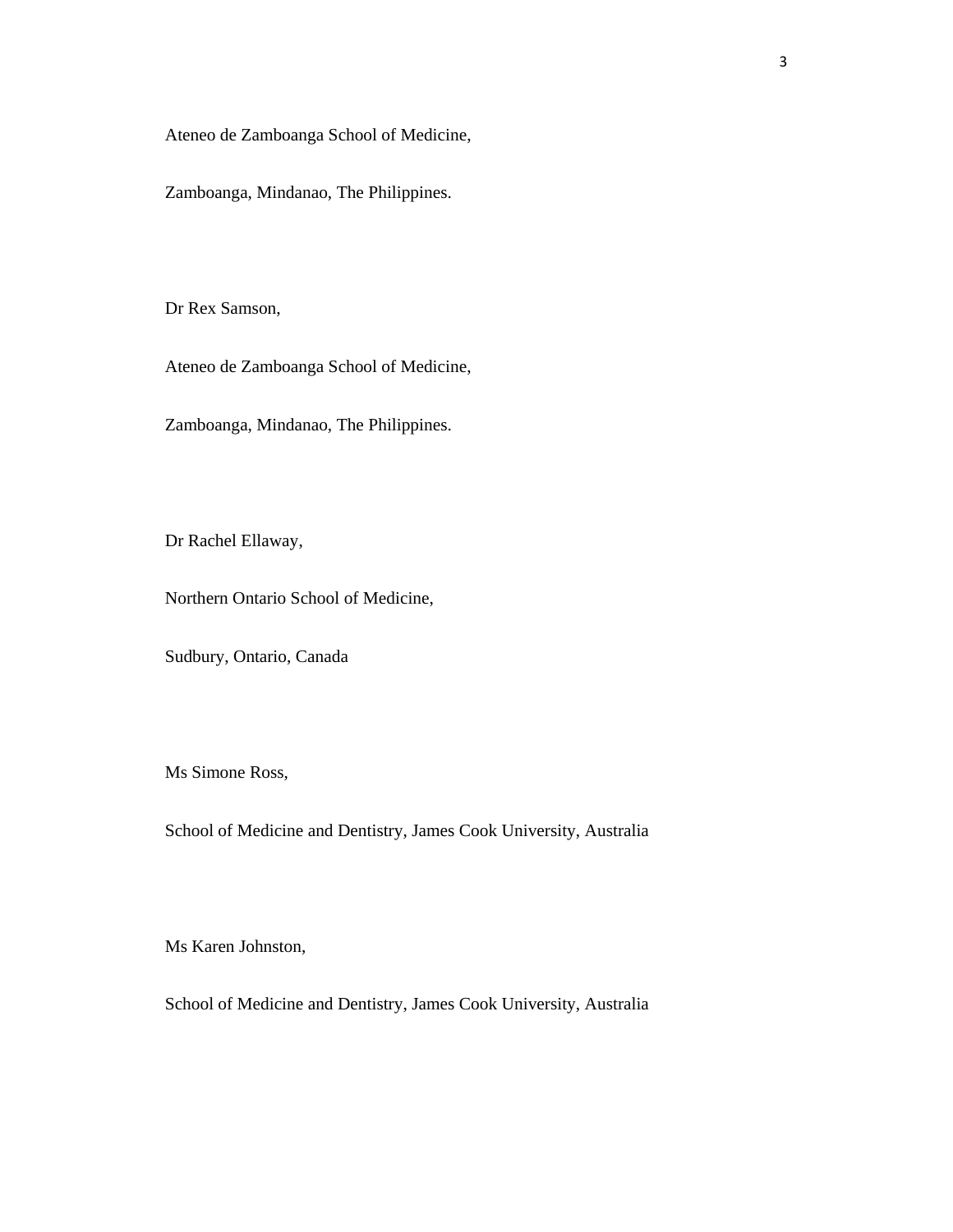Associate Professor Anselme Derese,

Faculty of Medicine and Health Sciences, Ghent University, Belgium

Dr André-Jacques Neusy

Training for Health Equity Network (THEnet)

# Disclaimers

The authors have no conflicts of interest to report.

Sources of support

The work reported in this paper was funded by Atlantic Charities Trust and the support of the Arcadia Foundation received through the Build Project 501(c3.)

Running head (no more than 40 characters including spaces)

Selection for equity in medical education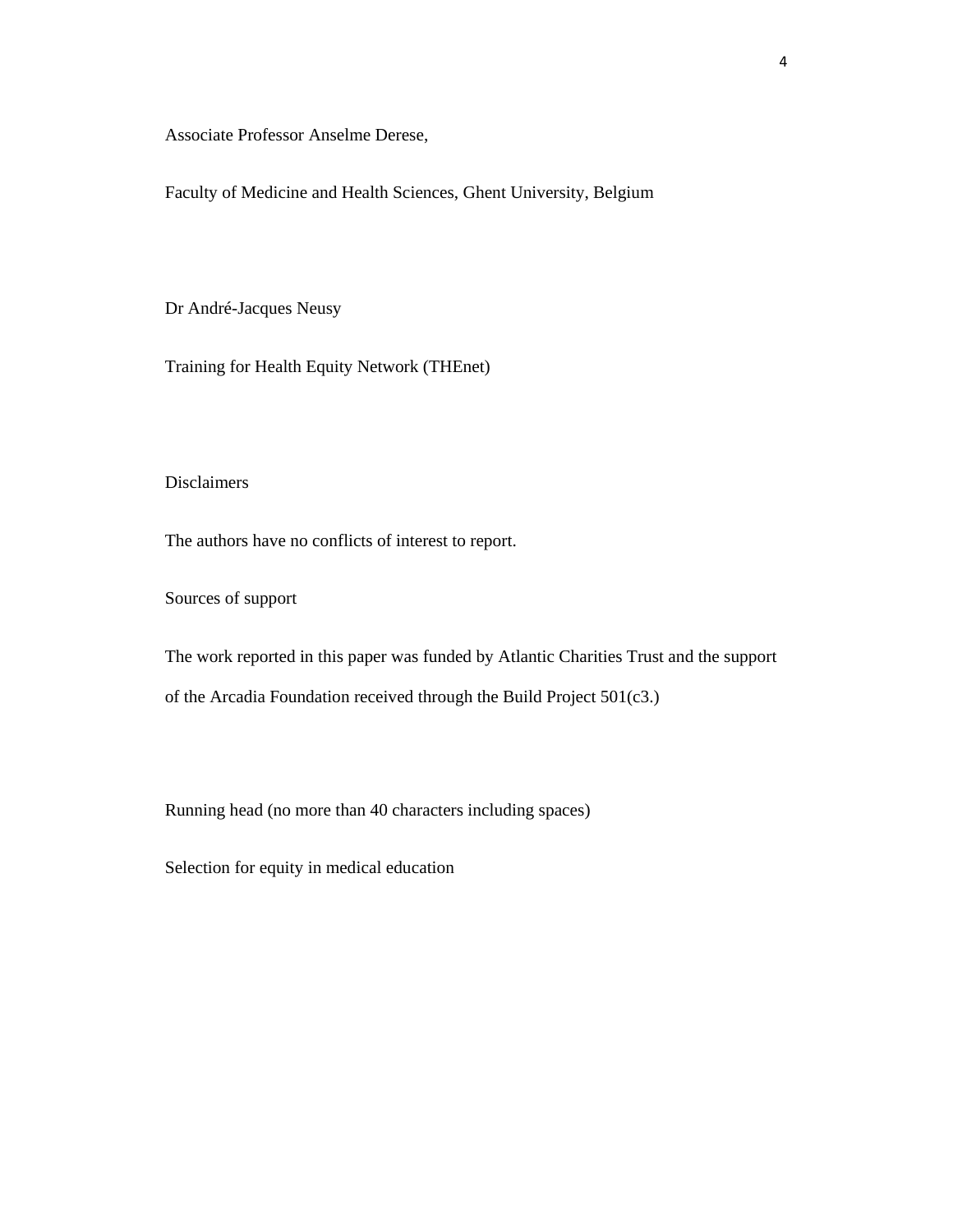#### **Abstract**

#### **Introduction**

Socially accountable medical schools aim to reduce health inequalities by training a workforce responsive to priority health needs of underserved communities. One key strategy is recruiting learners from underserved and unequally represented communities, given they may be more likely to return and address local health priorities. This study describes the effect of different selection strategies of socially accountable medical schools on the representation of students from underserved communities in medical education and learner practice intentions.

# **Methods**

A cross-sectional questionnaire was administered to learners starting medical education in five institutions with a social accountability mandate in five countries. The questionnaire assessed learners' background characteristics, rurality of background, and practice intentions (location, discipline of practice and population to be served). Results were compared to characteristics of learners entering medical education in schools with standard selection procedures and publically available socioeconomic data.

# **Results**

The selection processes of all five schools include more than just academic achievement. Four distinct strategies were identified: quota system; selection based on personal attributes; community involvement and school marketing strategies.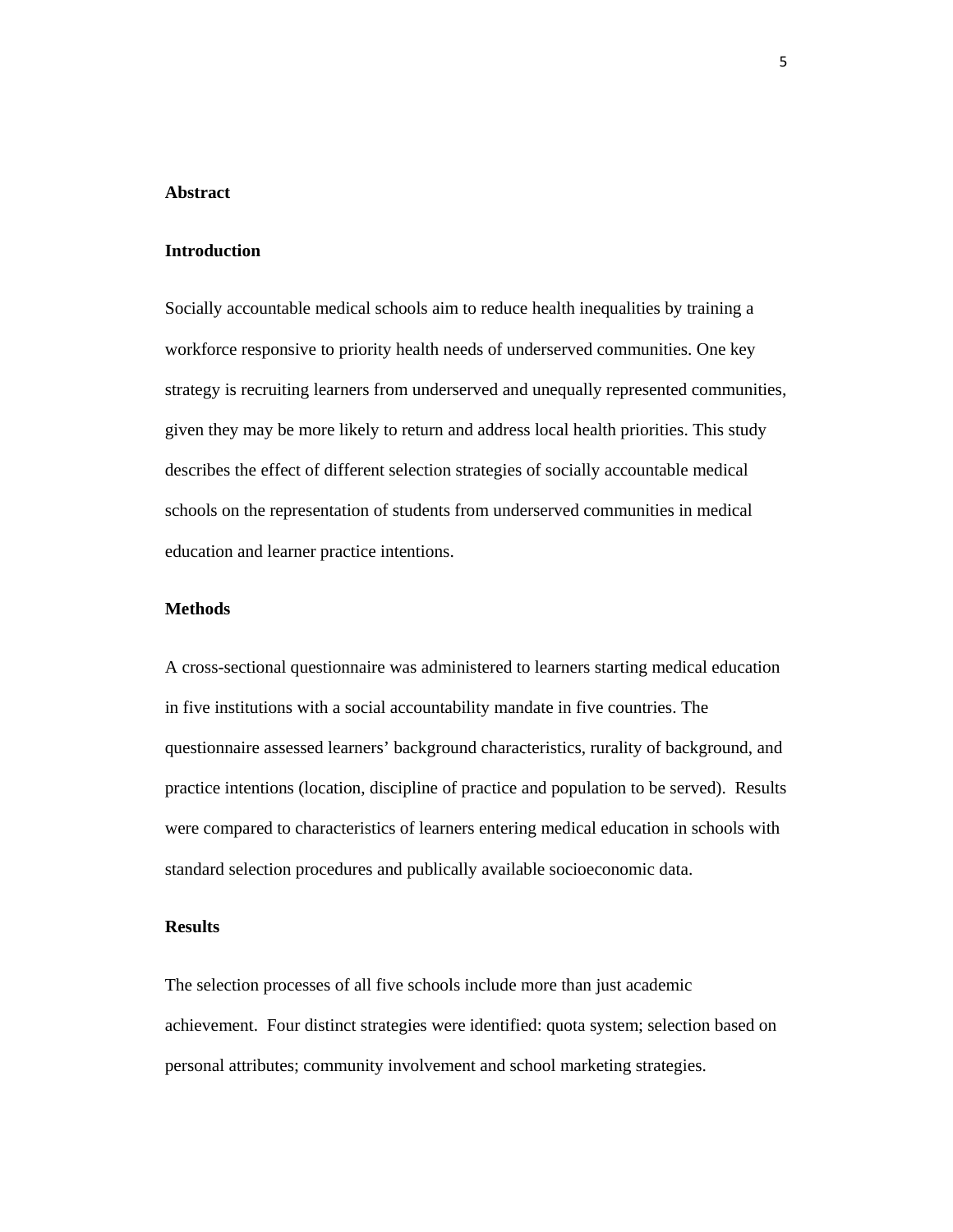Questionnaire data from 944 learners shows that learners at these five schools are highly likely to be of non-urban origin, of lower socio-economic status or from underserved groups. 407/810 (50.2%) of all students indicate an intention to practice in a non-urban area after graduation, with the likelihood of this increasing with increasing rurality of primary schooling (p=0.000). Those of rural origin are statistically less likely to express an intention to work abroad  $(p=0.003)$ .

# **Discussion**

We continue to follow our students to assess how their intent translates into actual practice. Nevertheless, selection strategies that ensure that members of underserved communities can pursue medical careers seem effective in achieving a fair and equitable representation of underserved communities within the student body. They also appear to be producing a cohort of diverse medical students with strong intentions to work with underserved populations, a critical component of health equity. The identification of unique selection strategies that have been successfully implemented offers a structure for furthering our understanding of the success of these strategies.

Key words: Selection, health equity, underserved populations, practice intentions, social accountability, medical education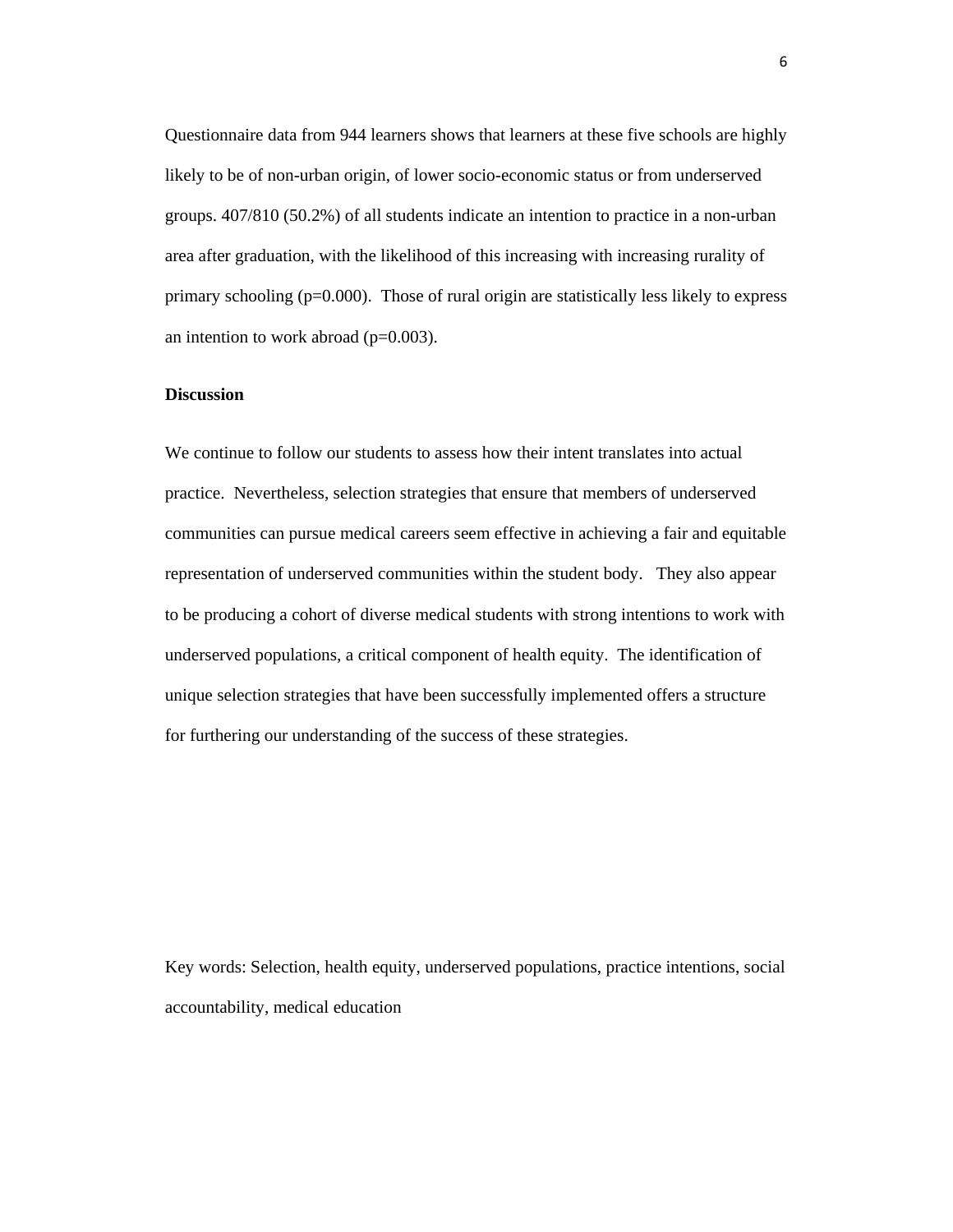#### **Introduction**

The world suffers from staggering health inequities, within and between countries, exacerbated by a shortage and maldistribution of health professionals.<sup>1</sup> The World Health Organization (WHO) estimates that an additional 2.4 million doctors, nurses and midwives are needed worldwide.<sup>1</sup> Globally, more than a billion people lack access to quality health services and a large contributor to this is the shortage, skills mix imbalance and uneven geographical distribution of professionally qualified health workers such as doctors, nurses and midwives. Yet the locations of training institutions for doctors and other health professionals do not reflect health needs. $2$  In the case of medical education, worldwide, 2420 medical schools produce doctors. As Frenk and Chen outline, four countries (China, India, Brazil and the USA) each have more than 150 medical schools, whereas there are 36 countries which have none at all.<sup>2</sup> Twentysix countries in sub-Saharan Africa have only one or no medical schools. With such stark imbalances, it is not surprising that the number of medical schools reflects neither the population or each country nor its burden of disease. Improvement is hampered by the limited opportunities for students from underserved communities to enter into medical education.<sup>2</sup>

The under-representation or certain social and cultural group in higher education is a worldwide phenomenon and top-down approaches to widening participation have had limited success in addressing the issue.<sup>3</sup> Selection is one mechanism that can effect change but there has been increasing recognition of the inequity of current selection processes for higher education (including medicine), and a recognition that broader strategies are necessary to ensure wider participation of students from a range of demographics in medical education.<sup>4, 5</sup> However, to date, there is very limited good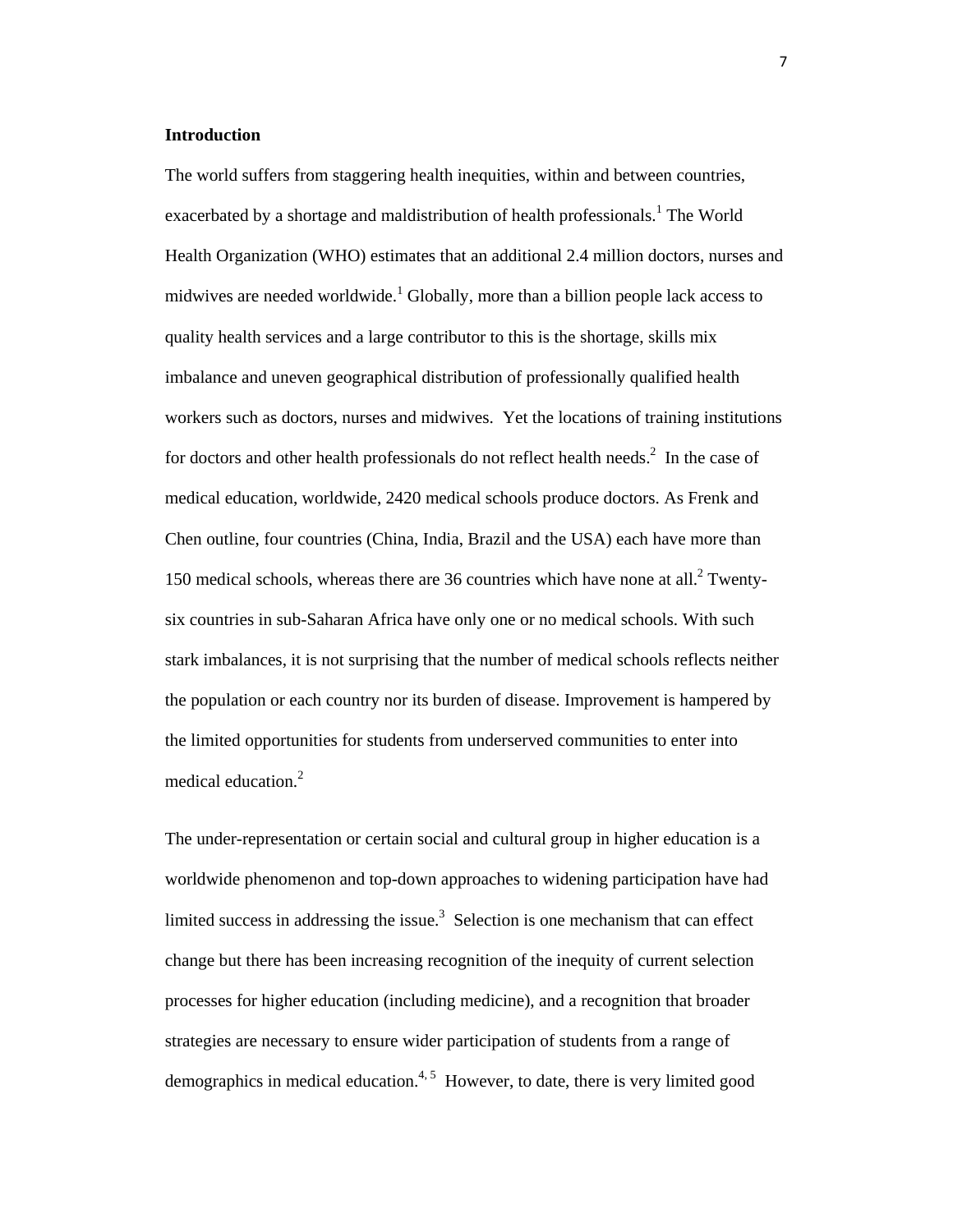quality evidence about the impact of these broader selection strategies on health workforce distribution.<sup>6</sup>

The mismatch between health professional education and the needs of the local health system and service delivery is an inevitable consequence of limited collaboration between the health and education sectors, as well as weak links between educational institutions and the health systems which employ graduates. It is generally accepted that simply adding more qualified health workers into the mix without addressing issues of distribution will have little impact on the burden of disease.<sup>6, 7</sup> When insufficient numbers of health workers, from a narrow subset of population demographics, are trained in narrow disciplinary silos, the health system is extremely unlikely to reach the goal of universal health coverage.<sup>8</sup> In recognition of the importance of addressing the representativeness of the health workforce to meeting the Millennium Development Goals, the WHO has recently passed resolution WHA66.23 urging member states to reflect on and assess health workforce education.<sup>9</sup>

The Training for Health Equity Network (THEnet) is a growing global community of practice currently involving 11 medical schools with an explicit social accountability mandate.<sup>10</sup> Socially accountable medical schools aim to reduce health inequalities by training a workforce that is responsive to the priority health needs of underserved communities.<sup>11</sup> One of the key strategies for social accountability is actively recruiting learners from underserved and unequally represented communities to enter into medical school,<sup>12</sup> given that they will be more likely to return to their community of origin and address local health priorities.<sup>13</sup> THEnet schools have independently developed innovative selection strategies in an attempt to create a student profile more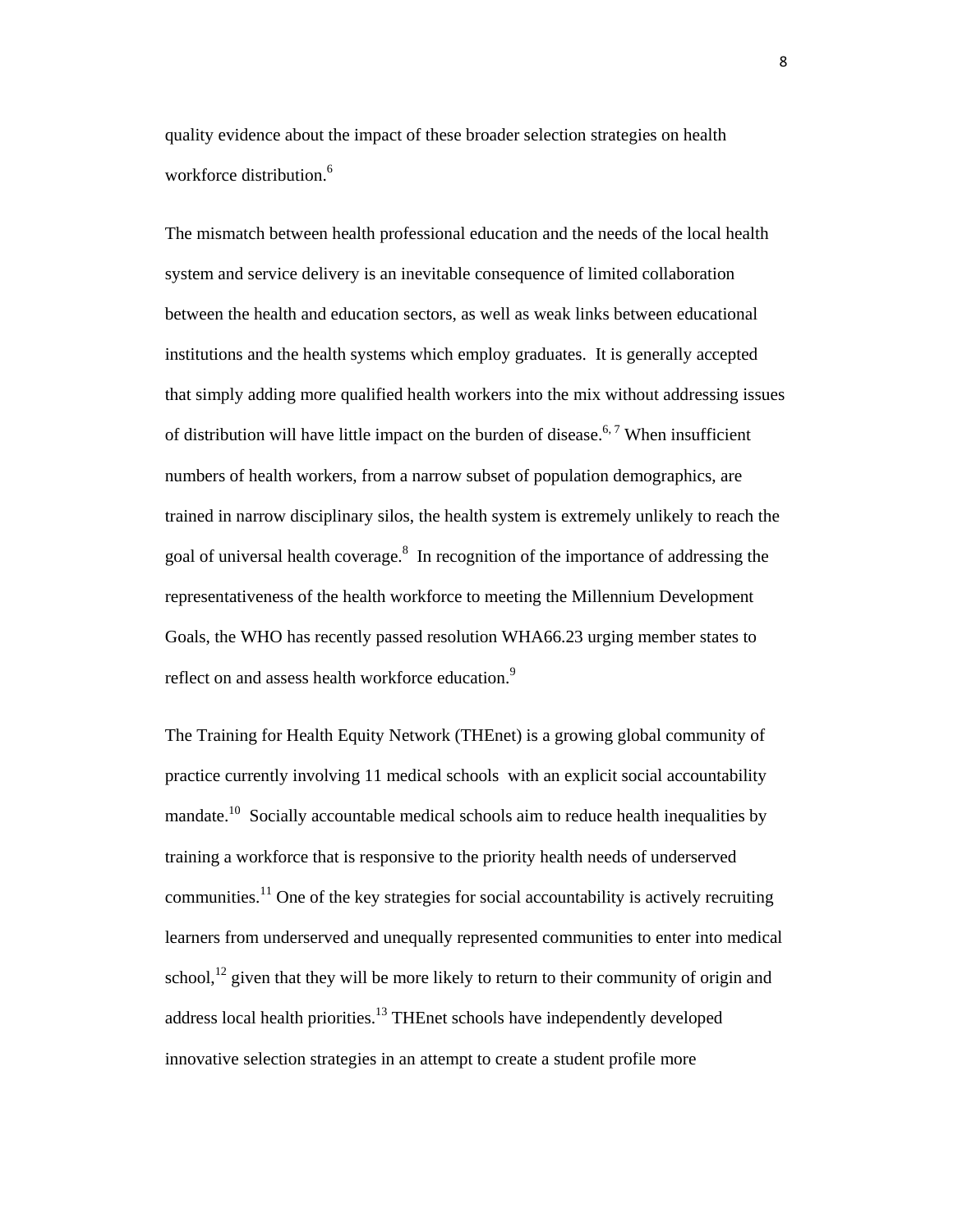representative of their reference populations, which in turn is expected to produce a more evenly distributed health workforce more aligned with population needs . We define underserved populations as those that lack access to health services because of geography, socioeconomic status or disadvantage based on ethnicity/culture or caste.<sup>12</sup>

THEnet schools are developing a programme theory of the factors that influence the expression of social accountability in medical education programmes, based on the consensus evaluation framework previously developed by THEnet.<sup>12</sup> The mechanisms and relationships in the programme theory act as a series of interconnected hypotheses. The derived hypotheses for this study were derived from this programme theory, namely that:

- 1. Medical schools with a social accountability mandate employ selection strategies that are more inclusive of members of the underserved populations they serve, in order to address health inequities.
- 2. Medical students from underserved populations have practice intentions that more focused on returning to serve those populations when compared with those of students from other populations.

This paper therefore aims to answer the following research questions:

- 1. What kinds of selection strategies are used by socially accountable medical schools?
- 2. To what extent are underserved populations represented in the medical student intake of these schools?
- 3. What are the future practice intentions of students at the time of selection into these programmes?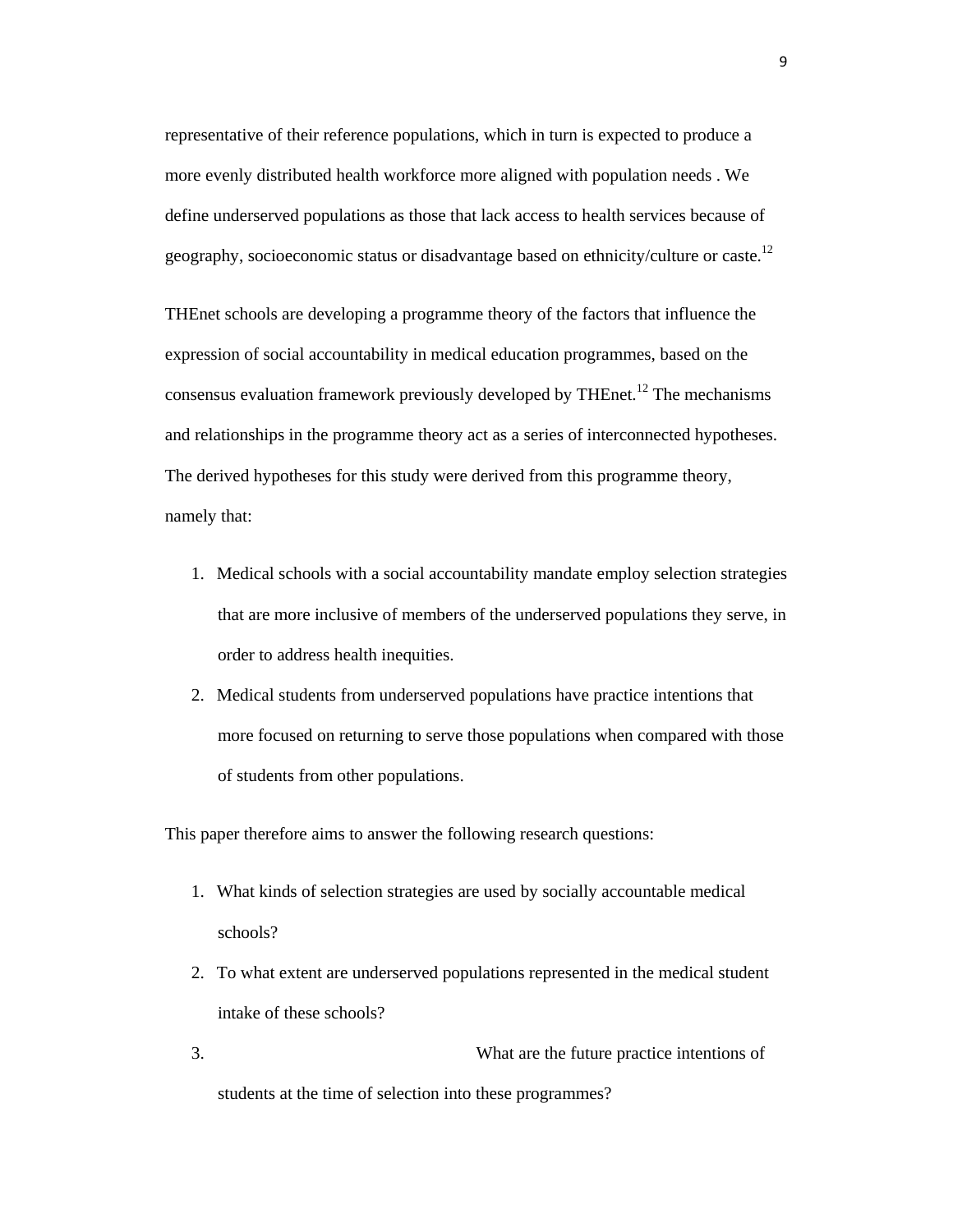#### **Methods**

This study was part of the THEnet graduate outcome survey; a multi-country prospective cohort study in schools with a social accountability mandate that has been tracking learners throughout their training and up to ten years into practice. This forms part of the longitudinal impact assessment of socially accountable medical education as described in THEnet's Evaluation Framework.<sup>12, 14</sup> The data presented were from five THEnet medical schools from around the world. Contextual information on the participating schools and countries is set out in Table 1.

# [TABLE 1 ABOUT HERE]

The quantitative data presented here is supplemented by qualitative exploration and economic impact analysis as part of the larger evaluation project. For this study, documentation of selection processes was done from institutional and programme profiles and directly through documentation from senior personnel; learner characteristics and practice intentions were gathered using a questionnaire administered to learners entering medical training at each participating institution.

All learners entering medical school were invited to participate in the questionnaire within the first semester of their course. The questionnaire assessed learners' background characteristics (socio-economic and demographic profile), rurality of primary schooling, choice of medical school and practice intentions (location, discipline of practice and population to be served). It was created based on the widely used Australian Medical Students Outcomes Database (MSOD) Commencing Medical Students Questionnaire,<sup>15</sup> and modified through discussions held between THEnet partner schools, defining the various dimensions of disadvantage of populations served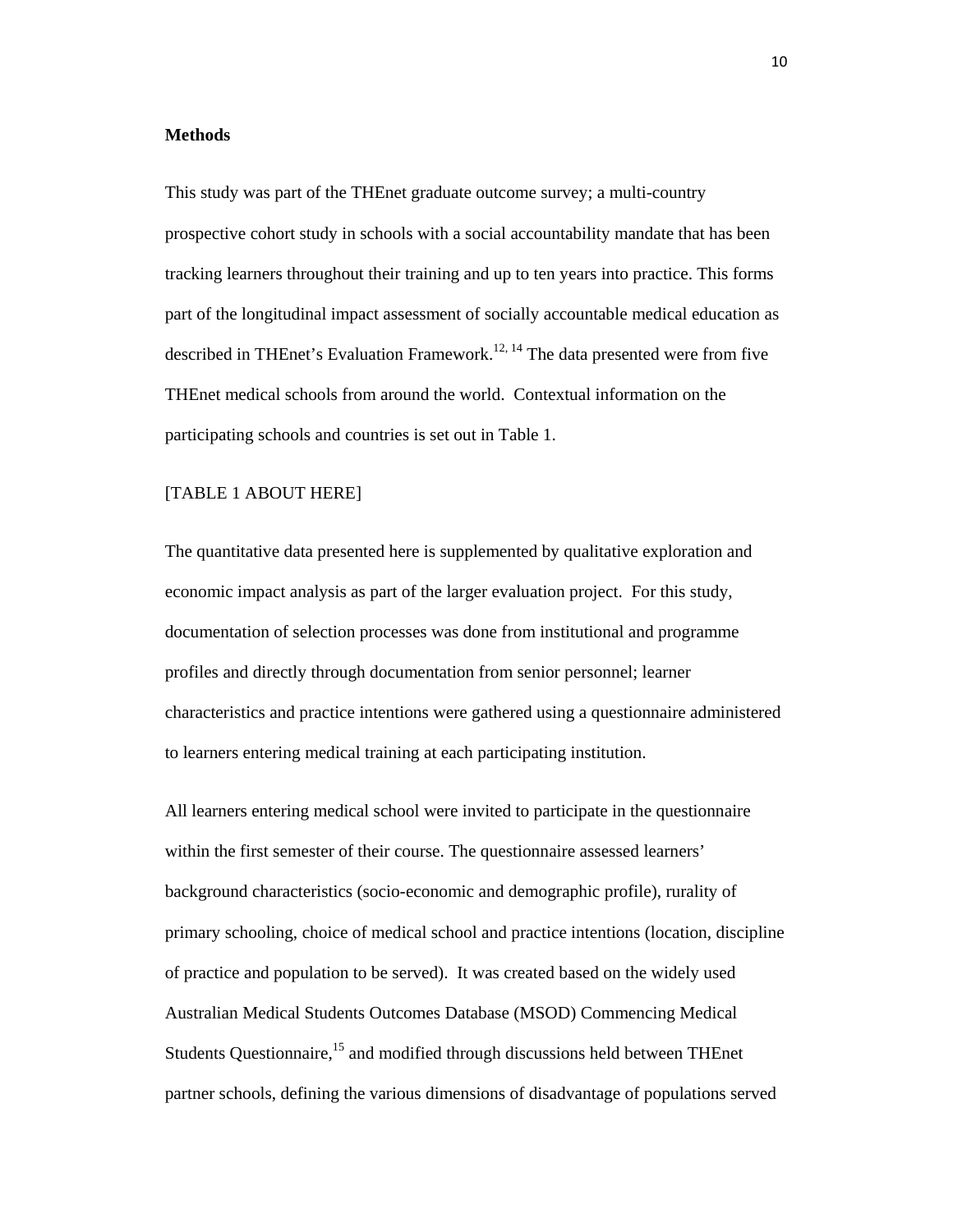by their schools. These were grouped and a method for classifying for disadvantage that could be adapted for different contexts was developed. The modified instrument was reviewed by medical education leaders from THEnet schools for both content and construct validity. The instrument was piloted at a high-income and a low-income school, resulting in minor revisions in wording.

At each school, the students completed the questionnaire in the first months of their course between 2012 and 2013 in either paper or electronic format, depending on the preferences and resources of their school. Only one school completed the survey electronically. The surveys were identical, with the exception of variations of the descriptors for quintiles for socio-economic status and rurality developed with the assistance of local experts from each country. One school, Ghent, translated the survey into Flemish, using standard methods of translation and back-translation to assess fidelity of translation. Each school used the same codebook, and data files were merged into a Microsoft Excel file for cleaning and then analyzed using SPSS (Version 20, IBM - www.ibm.com/software/analytics/spss). One school had two cohorts of students included – an analysis of results revealed a high degree of homogeneity, thus they were combined to increase data available for this study.

Comparison data for each country were obtained from a variety of sources. For example, in Australia, this was sourced from the MSOD Commencing Medical Students Questionnaire report which provides aggregated data from 18 Australian medical schools.<sup>16</sup> In Belgium, the same questionnaire was used at all other Flemish-speaking medical schools in Flanders. Some socioeconomic comparison data for Sudan, South Africa and the Philippines were obtained from the World Bank, although this was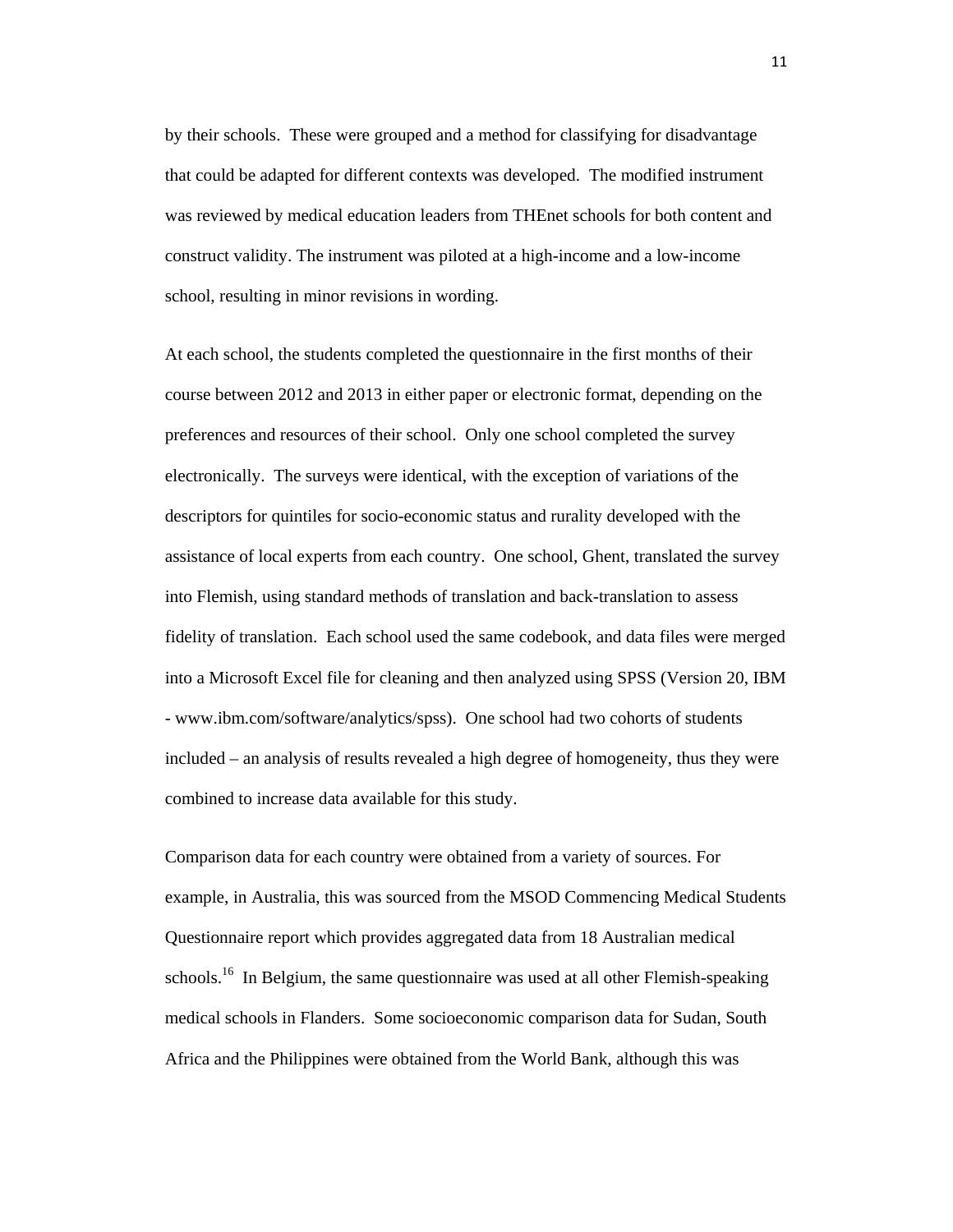limited to income share data rather than quintiles of  $SES$ .<sup>17-19</sup> Comparison is also made with US data about socio-economic status of medical students.<sup>20-22</sup>

Learners' characteristics (socio-economic and demographic profile) were also compared to the population in the area of the school. Where possible, results (including practice intentions) were compared to predictors of improved service and health equity alongside the characteristics of learners entering medical education in schools with standard selection procedures (survey data or publicly available data). Results are reported in terms of numbers, percentages and 95% confidence intervals, with Chi-square comparisons performed where appropriate.

Approval for the study was obtained from the ethics committees at James Cook University, Ghent University Hospital and Walter Sisulu University and from senior academic leadership at the other schools. Informed consent was obtained from all participants.

# **Results**

#### *1. Selection strategies used by socially accountable medical schools*

Whilst different schools apply different selection strategies, they have one thing in common: enrolment is based on more than just the demonstration of appropriate academic skills. We distinguish four different approaches (Table 1).

 *Quota*: at the Faculty of Medicine of the University of Gezira in Sudan, 50% of the seats are reserved for students from underprivileged deprived areas of the Gezira State and at Walter Sisulu University (WSU), a quota ensured that 80% of the intake was from the indigenous African population and 75% of the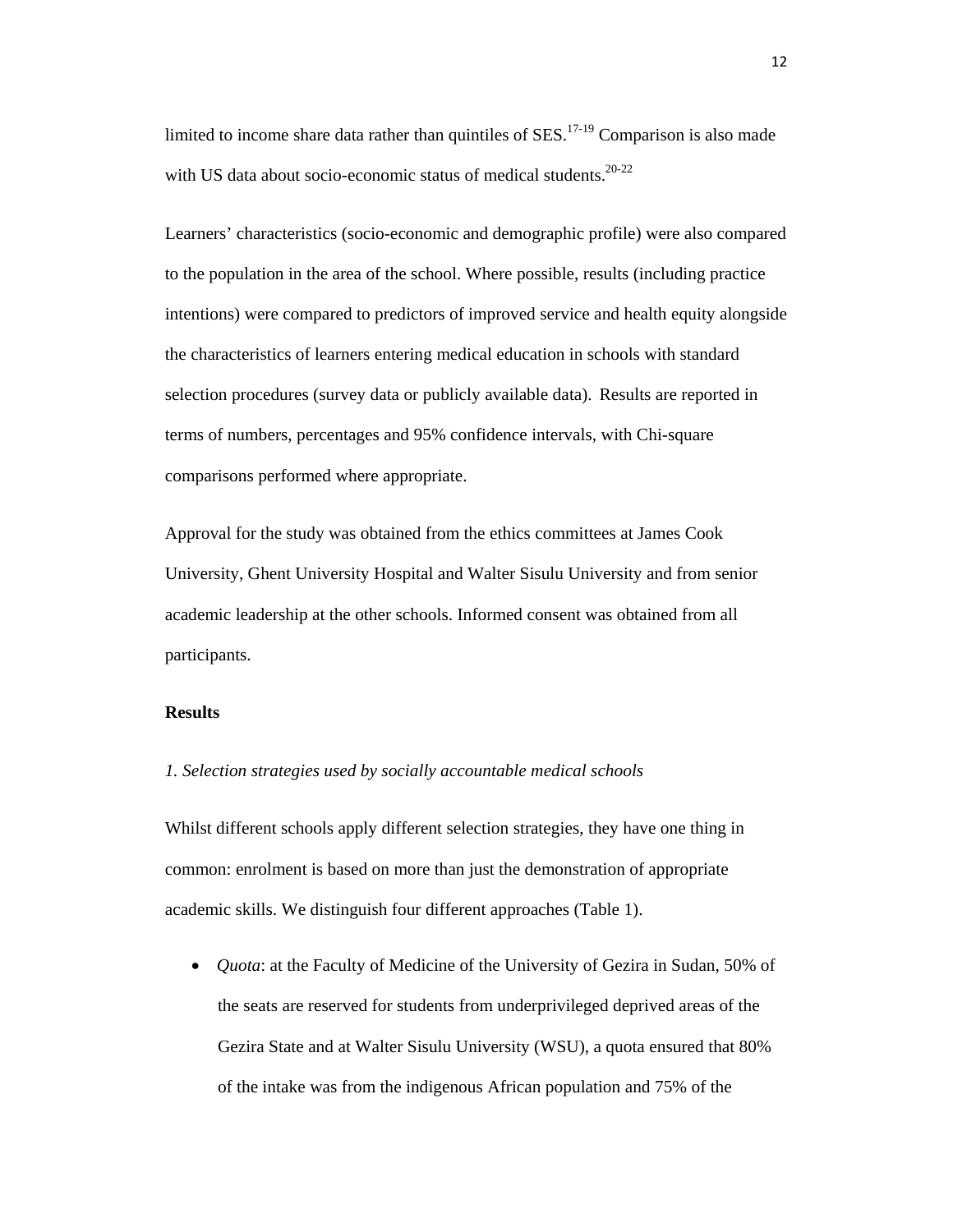African students came from the rural areas of the Eastern Cape province of South Africa.

- *Selection criteria:* students at Walter Sisulu University were selected on the basis of their personal attributes (e.g. interpersonal relationship strategies; empathy; community awareness and motivation) in equal measure to their academic achievements.
- *Community involvement:* the University of the Philippines Manila-School of Health Sciences preferentially recruited students from rural, remote and underserved areas in the Philippines that were endorsed by village household heads and the local government authority. Ateneo de Zamboanga University School of Medicine (ADZU) involved two community members in interview panels for selection.
- *School marketing:* in Belgium, all those passing the regional entry exam could enroll into the school of their choice. Ghent University in Belgium tried to attract specific students, by stressing its community-based and -engaged curriculum.

Some schools used a combination of these strategies. For example, at James Cook University (JCU), interviews assess personal attributes, community members participate in the selection process, academic scores are adjusted for rurality, there is a separate selection process for Aboriginal and Torres Strait Islander students and the school markets its commitment to rural, remote, Indigenous and tropical health issues. Likewise, ADZU puts minimal weight on the National Medical Admission Test, but rather prioritizes selection from local rural areas and has a composite selection strategy including academic review, interview assessment of personal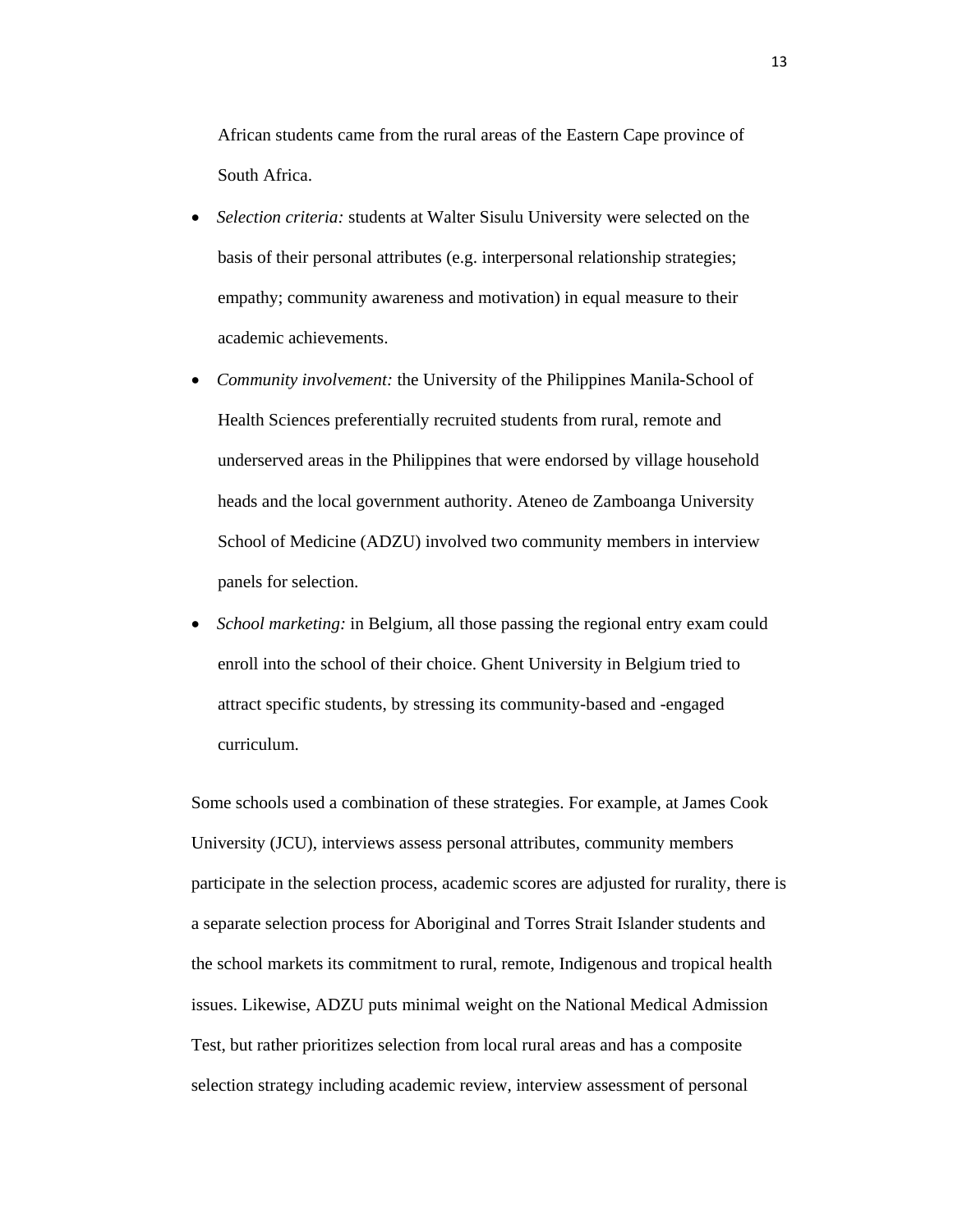attributes through a panel interview (including two community members) and a written essay.

#### *2. Representation of underserved populations in the medical student body*

We analyzed 944 student surveys from five schools (for response rates and school characteristics, see Table 1). Overall response rates were high, largely influenced by face-to-face administration of the survey in class time. Survey results, describing characteristics and practice intentions of students entering medical education, and the proportion of these who come from underserved groups (together with comparison data where available) are summarized (Table 2 and Table 3).

#### TABLE 2 ABOUT HERE

In general, the demographic profiles of the medical students from these schools were more representative of the population of the country than those from other medical schools, although comparison data are limited. For example, at WSU, the proportion of students who self-report as coming from underserved populations (mostly black South Africans) was extremely high at 90.2%; an over-representation compared with the national population proportion of 79.2%, but in line with the population of Eastern Cape Province.<sup>23</sup> Likewise, the population of students that self-identify as Indigenous at JCU (1.9%) was much closer to (and exceeds) national population demographics. Student self-described socio-economic status (as measured through reported family income in previous 12 months) was relatively widely distributed, and in fact, those schools with an explicit quota system for students from low-socioeconomic status had an overrepresentation of students from the lowest two quintiles (Figure 1). For example, the two schools with a quota for low-income students had 107/218 (49.1%) of students in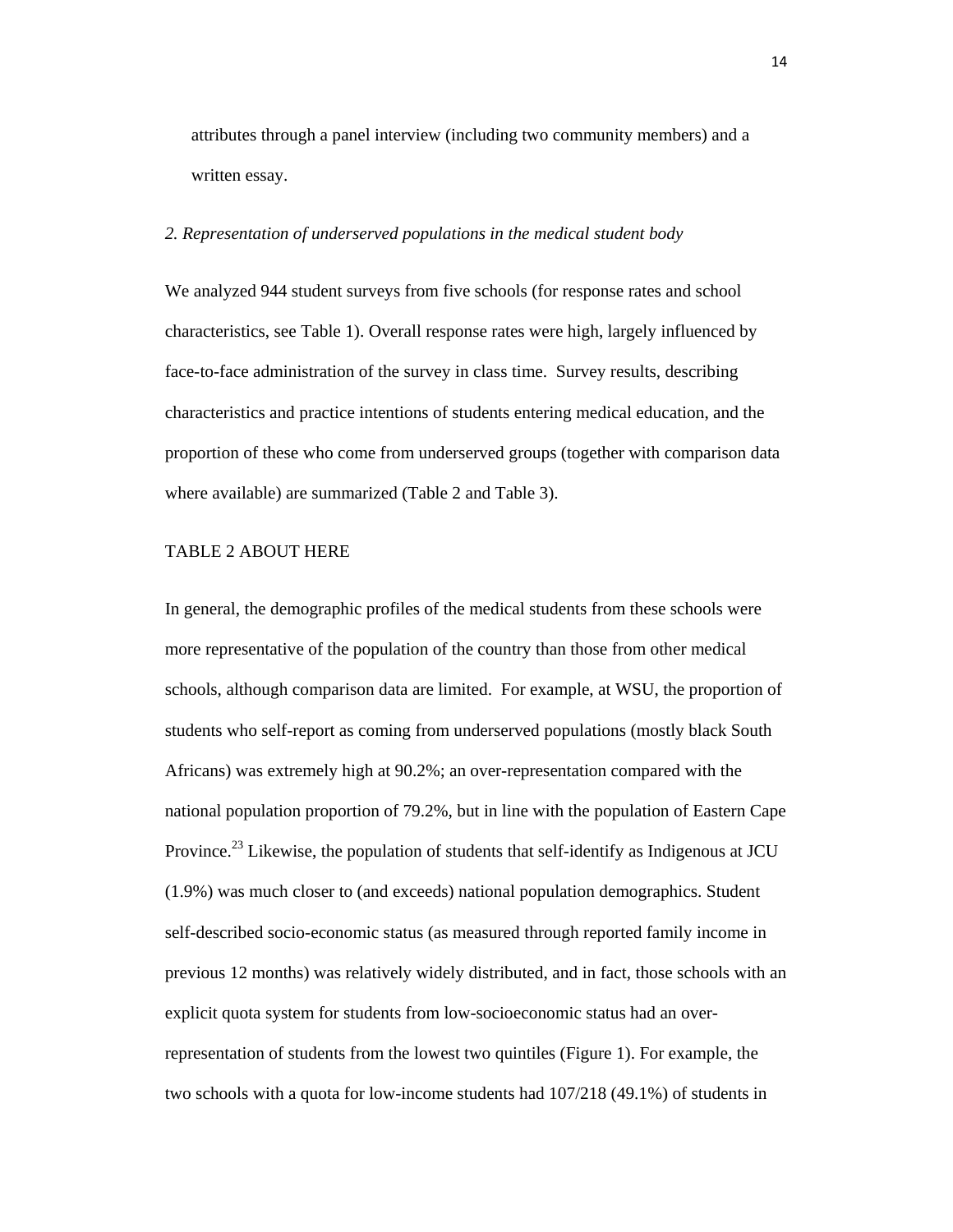the bottom two quintiles for self-reported family income and the three schools without quotas had 65/370 (17.6%) from these bottom two quintiles (Pearson Chi-square 65.83; df=1;  $p<0.001$ ). When combined, the THEnet schools had a total of 172/588 domestic students (29.3%) from the bottom two quintiles of self-reported SES (Table 2). By contrast, recent data reporting on a cohort of 13,681 medical graduates from a range of US schools reported that only 1231 (9%) were from the lowest two quintiles of SES (Odds Ratio 4.18; 95% CI 3.47-5.04; p<0.0001).<sup>22</sup> However, in Belgium, all those who pass a regional entrance exam can gain direct entry to the school of their choice. The student demographic for Ghent therefore reflects a considerably higher SES than for other schools in the study.

Overall, although definitions of quintiles of rurality differ greatly according to context, 570/817 (70%) reported having completed the majority of their primary schooling in a rural or regional area (Figure 2).

The most useful comparison data for medical student background and intent was available for Australia<sup>16</sup> and for medical student socio-economic status from the US.<sup>22</sup> For example, the odds ratio for being of rural origin (judged by majority of primary schooling in non-urban location) for JCU students compared with all Australian medical students is 3.31 (95% CI 2.39-4.57;  $p<0.0001$ ), and JCU students were almost twice as likely to identify as Indigenous Australians when compared with Australian medical students overall (3.7% versus 1.9%).

#### *3. Students' future practice intentions*

In terms of practice intentions, high proportions of students from all schools reported an intention to practice with underserved communities. When combining data from all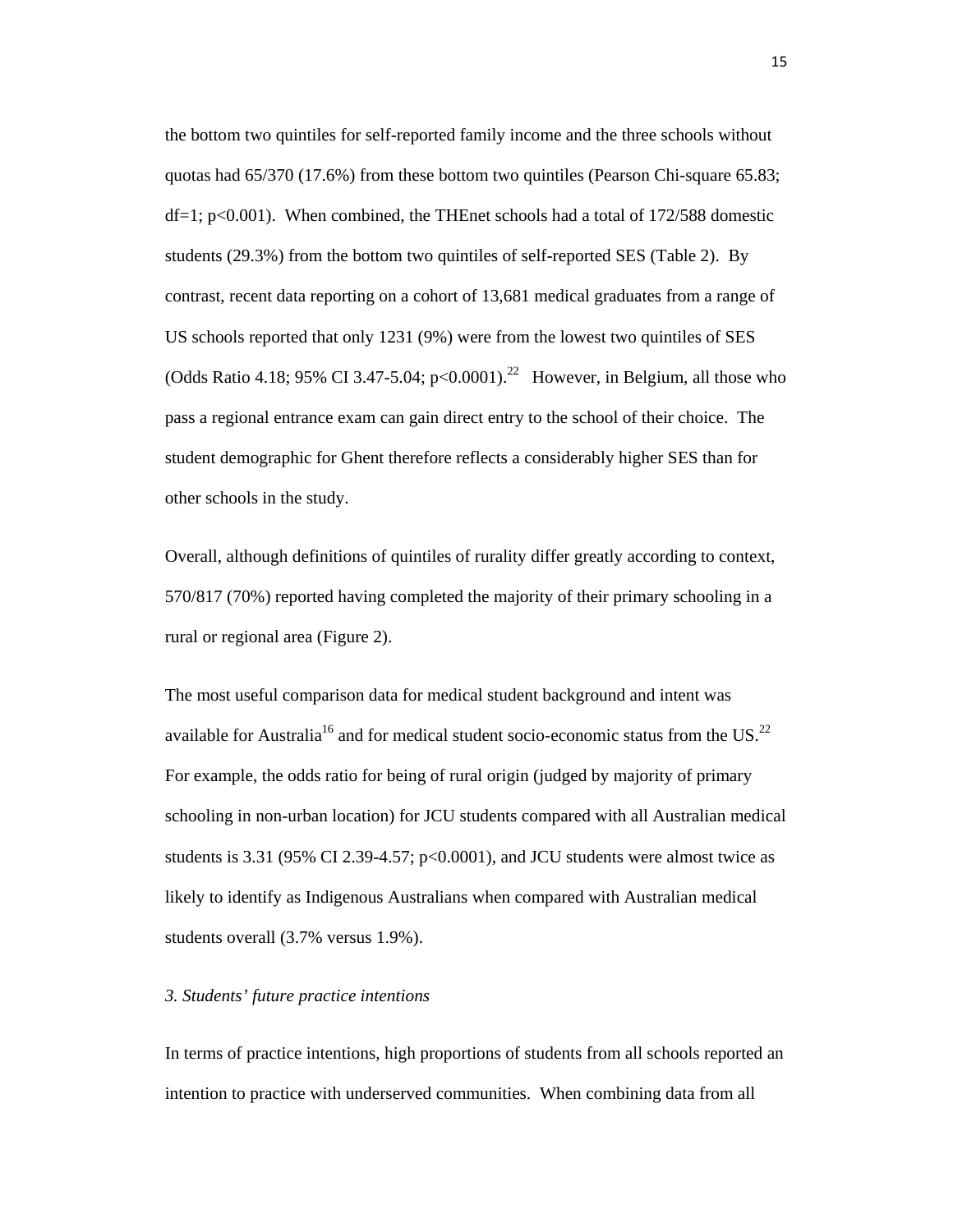schools, there was a statistically significant association between non-urban origin and both intention to work with Indigenous/Aboriginal populations (Pearson Chi-square 6.572;  $df=1$ ;  $p=0.01$ ) and intention to practice with rural and remote populations (Pearson Chi-square 18.027; df=1; p=0.000). Again, the best comparison data are available for Australia. Data from the 2012 MSOD Commencing Medical Students' Questionnaire  $(CMSO)$ , <sup>16</sup> with 3373 respondents across Australian medical schools, reported that 3.1% (95% CI 2.8-3.4) intended to practice in the most remote locations (defined as less than 10,000 population). By contrast, of JCU domestic students 6.2% (95% CI 4.3-8.1) reported intending to work in the most remote definition (using an even tighter classification of less than 5,000 population; Odds Ratio 2.04; p=0.04). Furthermore, CMSQ responses suggested 68.1% intended to practice in a capital city, compared with 25.5% of JCU students (Odds Ratio 0.16; 95% CI of OR 0.11-0.23; p<0.0001).

When the findings from THEnet study schools are combined, there is a statistically significant association between coming from a more rural origin and intention to practice with underserved populations; an intention to practice in rural locations; and importantly, an inverse association with intention to practice abroad (Chi square for trend=16.025, df=4, p=0.003; Figure 3).

# **Discussion**

Selection strategies applied by these THEnet schools use a range of indicators beyond academic ability to select a student cohort that is more diverse, with characteristics that more closely align with population characteristics in the region when compared with other medical schools. A further critical factor demonstrated in selection strategies that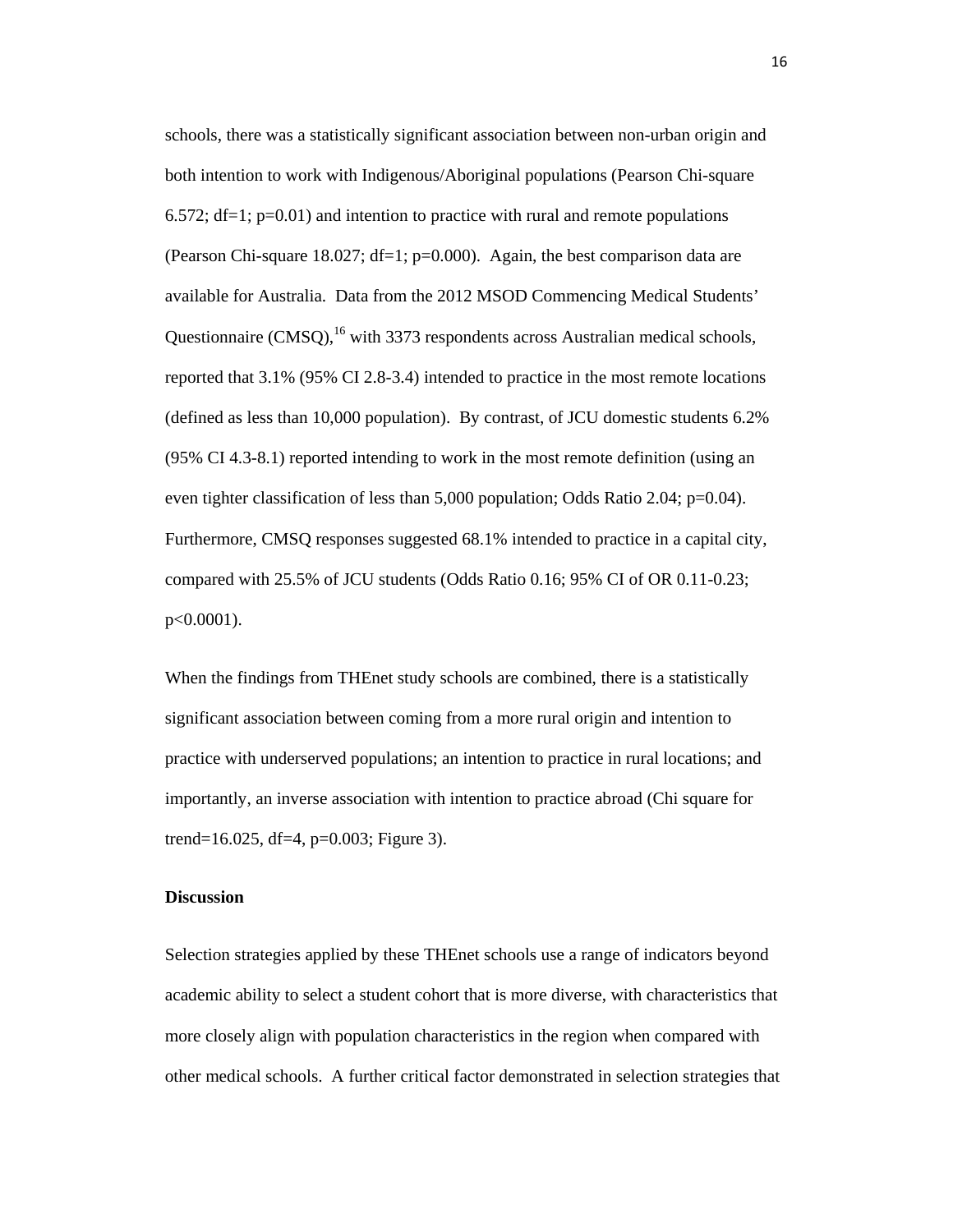aspire to be more socially accountable is the shift in focus from learner to community. Fairness to applicants is therefore tempered by the need to address health inequalities and a social contract or responsibility to the communities the school serves. To this end, we have described different selection strategies that can be used either individually or in various combinations and the impact that they have on enhancing representativeness of the student profile.

At JCU, we are able to demonstrate that schools using these selection strategies have demonstrably different student profiles than other Australian medical schools (with more similarity to reference population characteristics).<sup>24</sup> Achieving this often requires partnerships between the medical school and both community and government. For example, at WSU students from poor families are able to be admitted because the local government guarantees an educational subsidy for them. In Belgium, students are free to choose their medical schools, thus Ghent University must rely on marketing to attract students that share their mission and socially accountable medical education to influence the practice intention of its students.

Students at these THEnet schools have different practice intentions in terms of future practice with underserved populations and both size of community and location of future practice; these are more likely to result in a workforce distributed according to population need. There is now good evidence for the so-called "rural pipeline", that students of rural background who are trained in rural and regional areas and have targeted regional postgraduate pathways are more likely to continue to work with rural and remote populations.<sup>6,7</sup> This study supports such an approach, suggesting that a more representative student profile overall may enhance intentions to work with underserved populations after graduation. This suggests that through selection criteria

17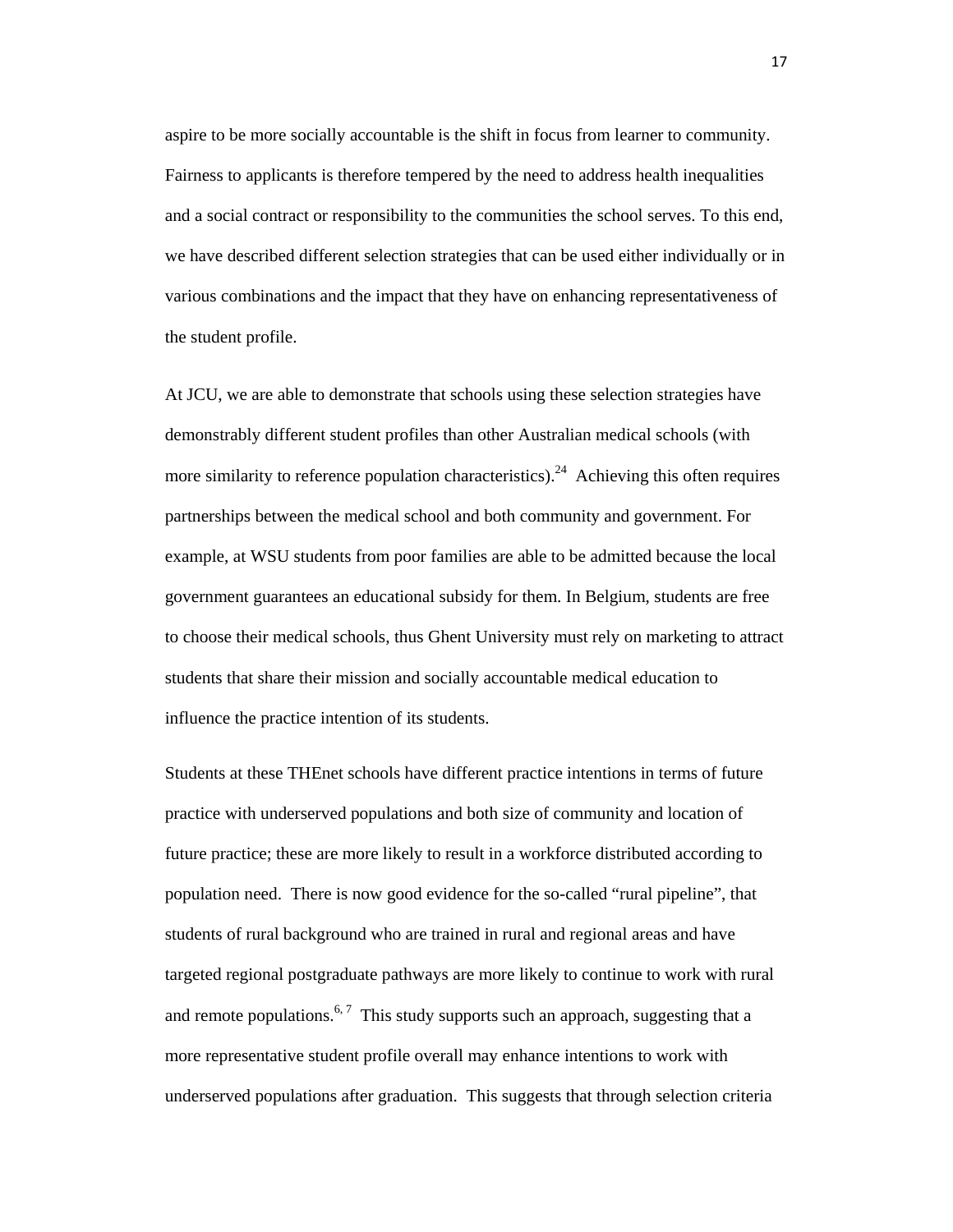that prioritize students from underserved communities, together with appropriate education and placements, medical schools are able to make a real contribution to addressing the health equity gap. This is likely to occur through addressing the critical issues of health workforce maldistribution,  $9,15$  in addition to the production of medical professionals with knowledge, attitudes and skills equipping them to address the priority health needs of local populations. As this longitudinal study progresses we will be able to assess the degree to which these intentions are reflected in actual practice location and discipline – prospective cohort data from James Cook University suggests that this is indeed the case. $24$ 

Traditional medical schools have been criticized as being academically elite and inaccessible to those from disadvantaged backgrounds.<sup>8</sup> To illustrate this, a report using data from US medical schools demonstrated that overall more than 75% of medical students were from the top two quintiles of socio-economic status, whilst less than 10% were from the bottom two quintiles.<sup>20, 21</sup> By contrast, of students from these five THEnet schools 52.0% were from the top two quintiles and 29.3% were from the bottom two quintiles of socio-economic status, reflecting a considerably less privileged cohort.

A particular strength of this study was using the same questionnaire in different countries to look at learner characteristics and practice intentions, with minor modifications made at school level to modify descriptors for quintiles of remoteness and socio-economic disadvantage for the local context. A further strength was the extremely high response rate and low rate of missing data – limiting the role of response bias in our findings.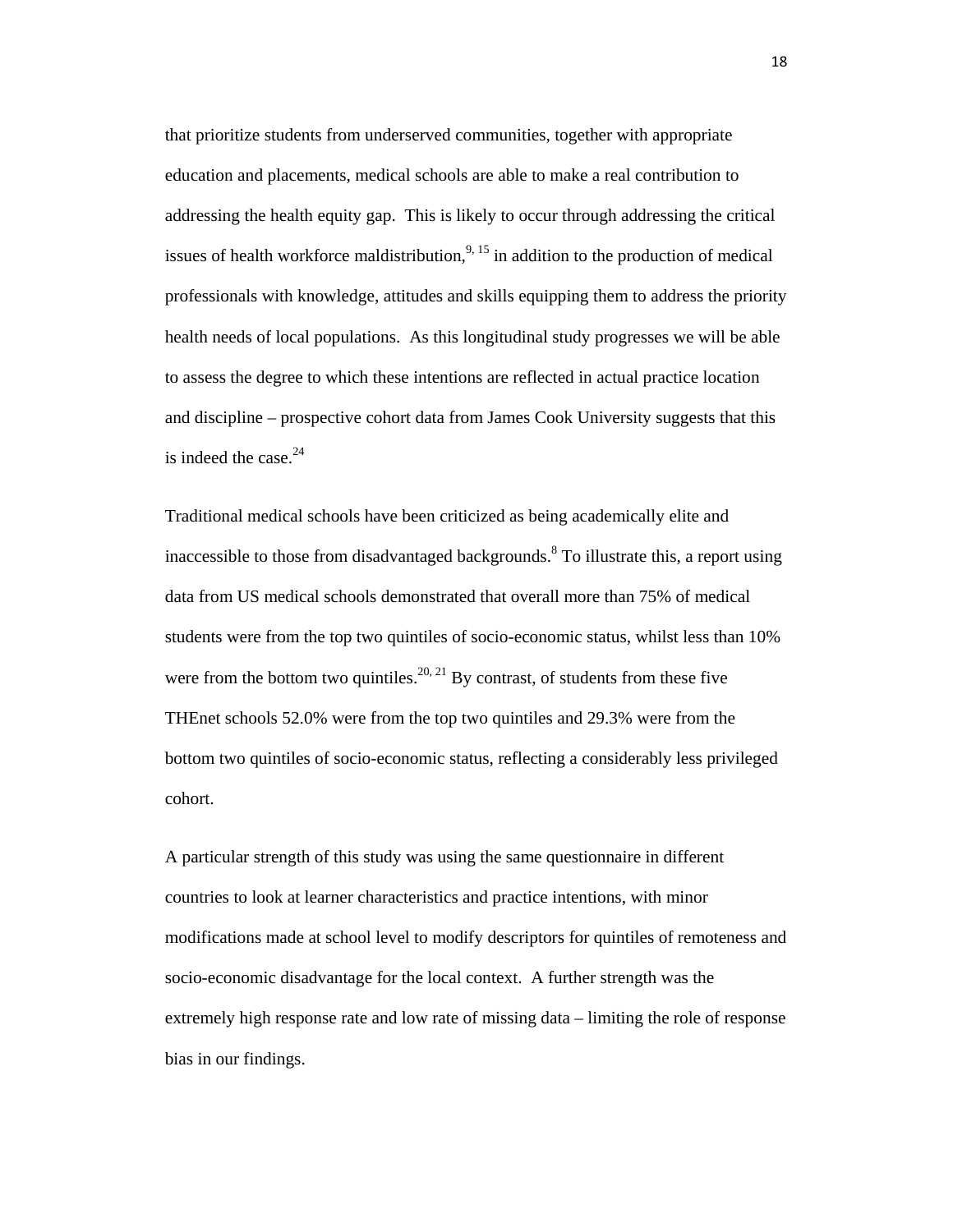A limitation was the lack of good quality comparison data from other medical schools in several countries, limited information about population demographics for some countries and the fact that two cohorts of data from one school are included. However, analysis of these two cohorts indicates a degree of homogeneity, thus our decision to combine them. We also acknowledge that the contexts in which we work are complex and that only the major anticipated contributing factors were assessed in this study. It is possible that other factors may be involved in practice intent, and as ever, further research will help uncover these issues.

Although not a limitation *per se*, we should note the difference between widening participation strategies that are for the benefit of the student as a human right and those that are intended to effect societal change with the students as catalyst.<sup>25</sup> This study is clearly rooted in the latter discourse, but we should acknowledge that there are issues of self-actualization that, although we have not explored in this paper, are nevertheless a concern for the individual students, their schools, their communities and the profession as a whole.

#### **Conclusions**

Clearly, there are some advantages and disadvantages of different selection strategies and their contribution to equality, diversity and social accountability in medical education is mediated by the context in which they are employed. Our data have demonstrated that selection strategies can play a role in increasing the chances of students from under-represented and underserved populations getting into medical school and that these students have different practice intentions to those from betterserved populations.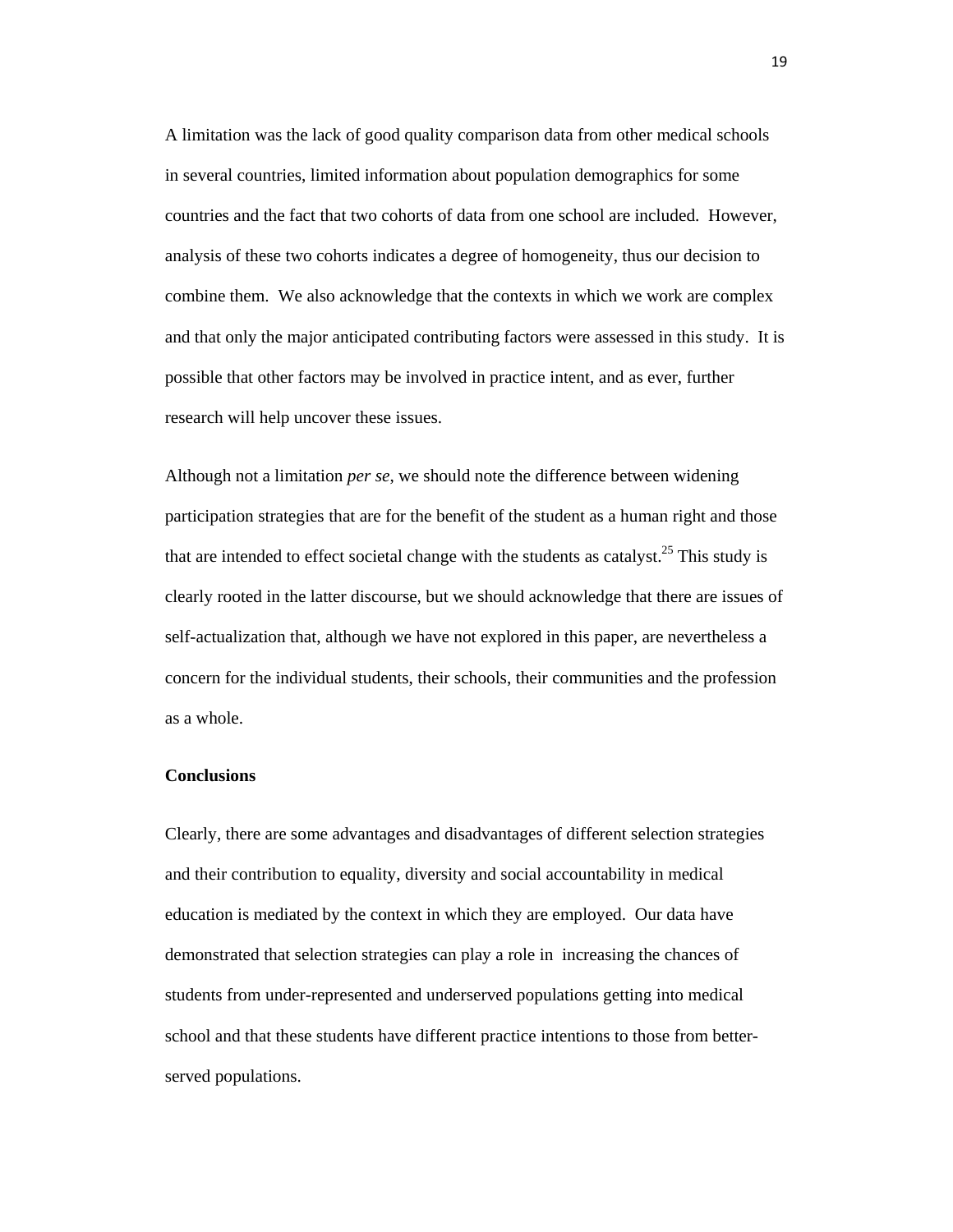Students do not necessarily need to come from underserved communities to ultimately serve these communities; indeed we would argue that all medical students considering their career choices should be encouraged to take into account the social contract between their medical schools and the broader communities that they serve. However, there is growing evidence that broadening the population base from which medical students are selected will assist with the aim of producing a medical workforce that is distributed according to population need. This evidence has policy implications, particularly when schools have limited autonomy to modify their recruitment criteria.

The broader implication is that medical schools with a focus on social accountability need to take decisive action on selection processes to increase diversity in their student body if they are to address health equity issues in their reference populations. In doing so, these schools may be able to address both equity of access to medical education on the individual level, and distributive justice in terms of the future distribution of the health workforce.

#### **Acknowledgements**

The authors would like to thank all those at participating schools who assisted with data collection, and those colleagues at our schools who have informed our thinking about the graduate outcome study and social accountability in general. In particular, thanks are due to Ms Sarah Bogaert, Dr Torres Woolley, Ms Kristine Bacatan, Ms Margaret Spillman, Professor David Prideaux and Dr Jejunie Rivera. We are grateful to all of the students who completed the survey and to the Deans who facilitated the conduct of the study within their schools.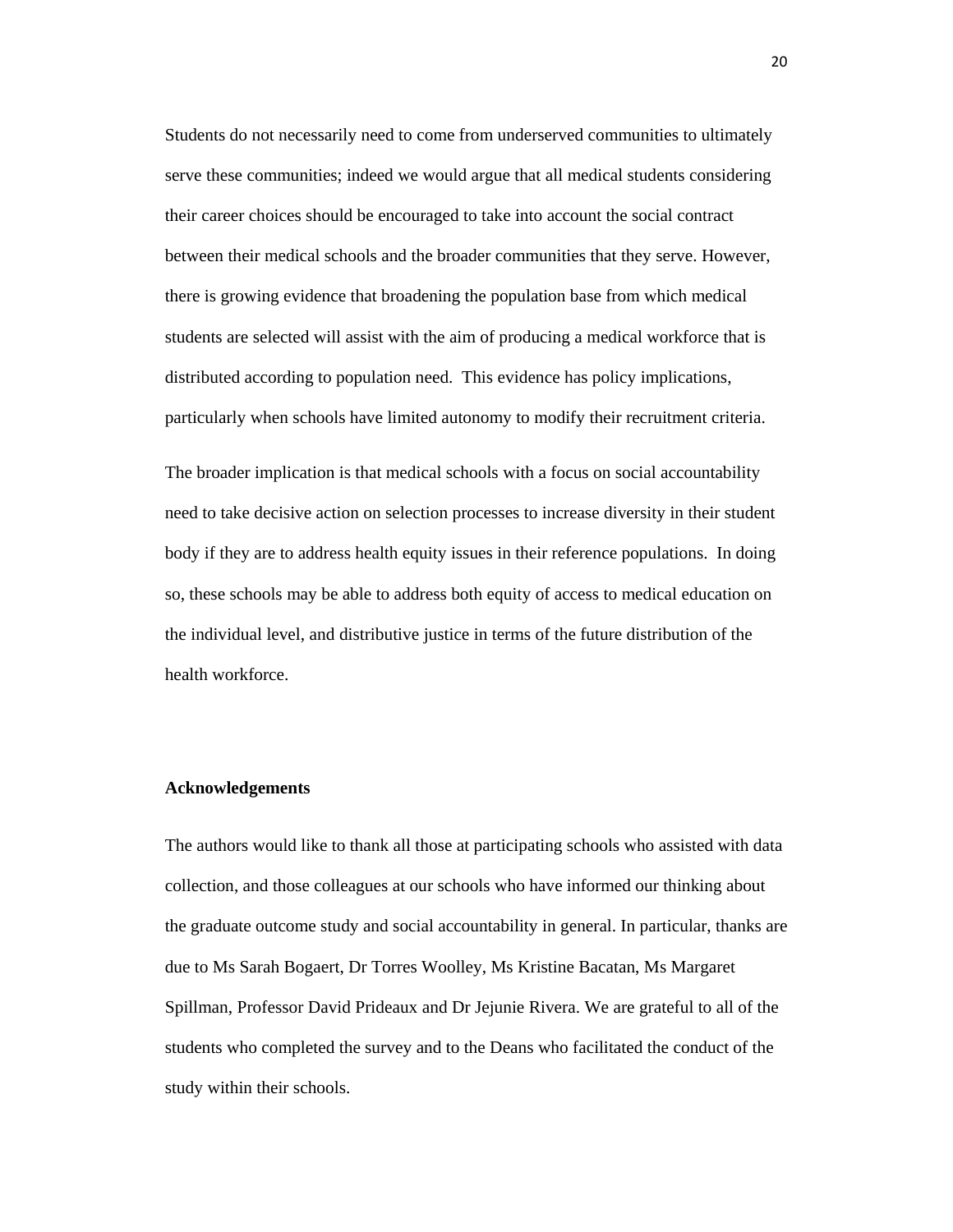# **Conflict of interest**

The authors declare no conflict of interest.

# **Contribution of each author**

SL conceived the study, led the data collection process and drafted much of the manuscript.

KM coordinated data collection and oversaw data collection and drafted parts of the manuscript.

JE assisted with the conception of the study, and led data collection in South Africa.

SE assisted with the conception of the study and led data collection in Sudan.

MM assisted with data collection and analysis from South Africa and provided editorial input.

LG assisted with the conception of the study and provided editorial input.

SW assisted with the conception of the study, the development of the survey and led data collection in Belgium.

FC assisted with the conception of the study and led data collection in the Philippines.

RS assisted with the conception of the study and assisted with data collection and analysis in the Philippines.

RE assisted with the manuscript and provided editorial input.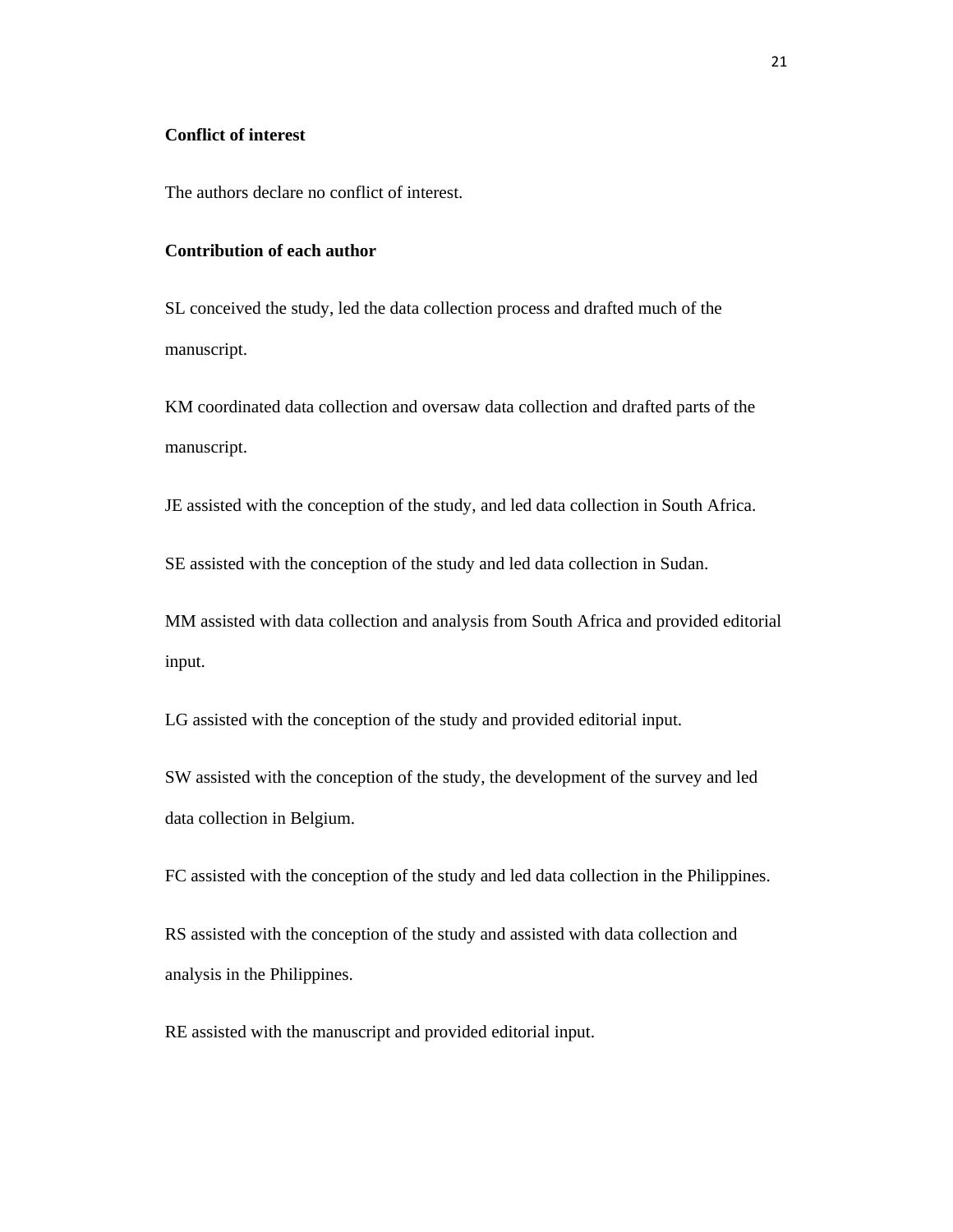SR assisted with the conception of the study and contributed to drafting and reviewing the manuscript.

KJ assisted with data analysis of combined universities' data and drafting the manuscript

AD co-led the data collection and analysis in Belgium and the development of the survey

AJN assisted with the conception of the study and provided editorial input

All authors reviewed and approved the final manuscript.

#### **References**

1. World Health Organization. Increasing access to health workers in remote and rural areas through improved retention 2010 23rd December 2010 [cited 2010 23rd December]. Available from: http://www.who.int/hrh/retention/guidelines/en/index.html.

2. Frenk J, Chen L, Bhutta Z, Cohen J, et al. Health professionals for a new century: transforming education to strengthen health systems in an interdependent world. *The Lancet*. 2010;376(9756):1923-58.

3. Thomas L. Power, assumptions and prescriptions: a critique of widening participation policy-making. *Higher Education Policy*. 2001;14(4):361-76.

4. Osborne M. Increasing or widening participation in higher education? - a European overview. *European Journal of Education*. 2003;38(1):5-24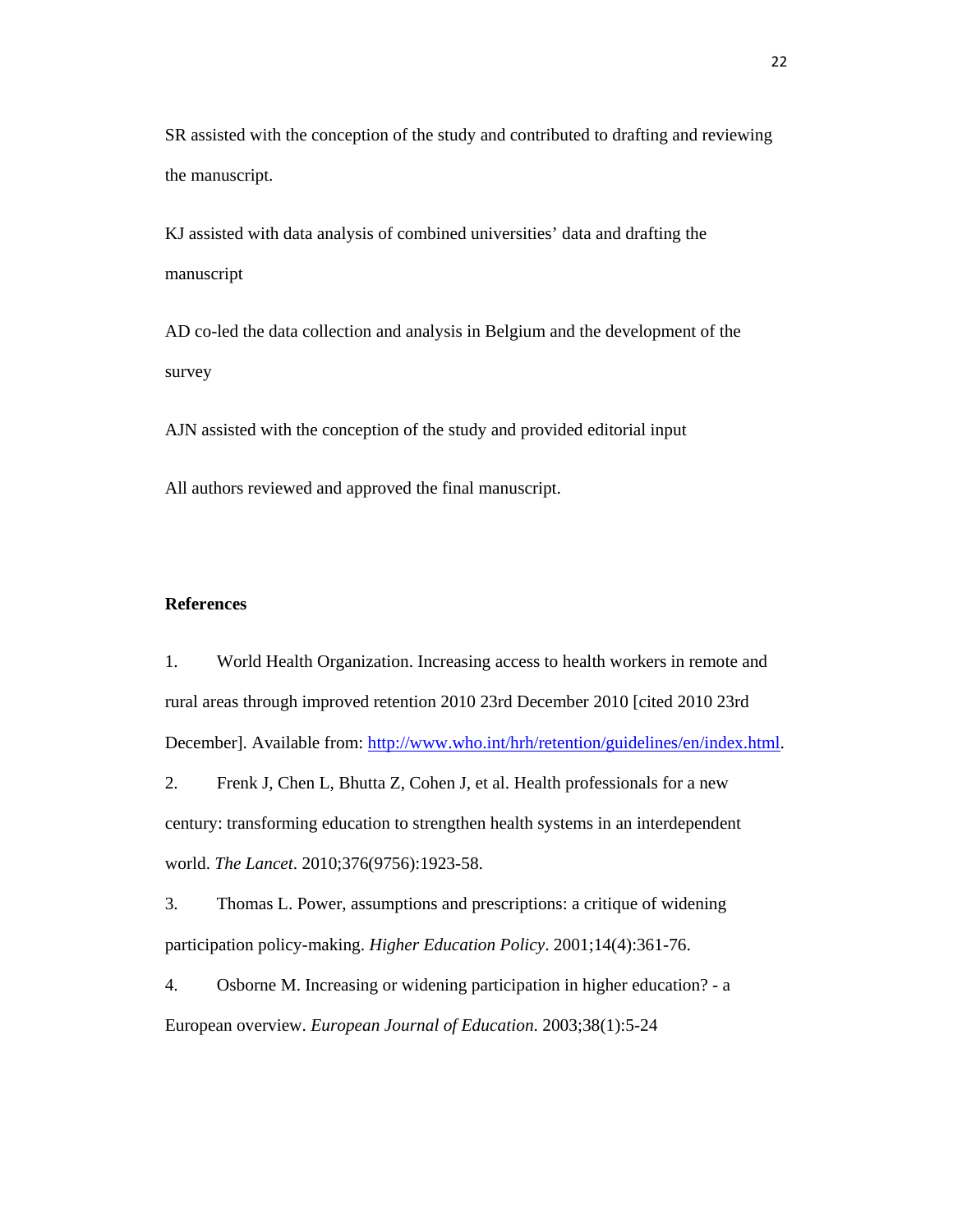5. Sales CS, Schlaff AL. Reforming medical education: A review and synthesis of five critiques of medical practice. *Social Science & Medicine*. 2010;70(11):1665-8.

6. Grobler L, Marais B, Mabunda S, Marindi P, et al. Interventions for increasing the proportion of health professionals practising in rural and other underserved areas

*Cochrane Database of Systematic Reviews* 2009(1):Art. No.: CD005314. .

7. Murray RB, Wronski I. When the tide goes out: health workforce in rural, remote and Indigenous communities. 2006;185(1):37-8.

8. Murray R, Larkins S, Prideaux D, Ewen S, et al. The medical school as an agent of change: socially accountable medical education *Medical Journal of Australia*. 2012;196(10):doi: 10.5694/mja11.11473.

9. World Heath Organization. Transforming health workforce education in support of universal coverage Geneva: WHO; 2013 [cited 2013 5th December]. Available from: http://apps.who.int/gb/ebwha/pdf\_files/WHA66/A66\_R23-en.pdf.

10. Palsdottir B, Neusy, A-J, Reed, G. Building the evidence base: networking innovative socially accountable medical educational programmes. *Education for Health*. 2008;21(2):1-6.

11. Boelen C, Heck J. Defining and measuring the social accountability of medical schools. Geneva: World Health Organisation, 1995 WHO/HRH/95.7.

12. Larkins S, Preston R, Matte M, Lindemann IC, et al. Measuring social accountability in health professional education: development and international pilot testing of an evaluation framework. *Medical Teacher*. 2013;35(1):32-45.

13. Strasser R, Neusy A-J. Context counts: training health workers in and for rural and remote areas. *WHO Bulletin*. 2010;88:777-82.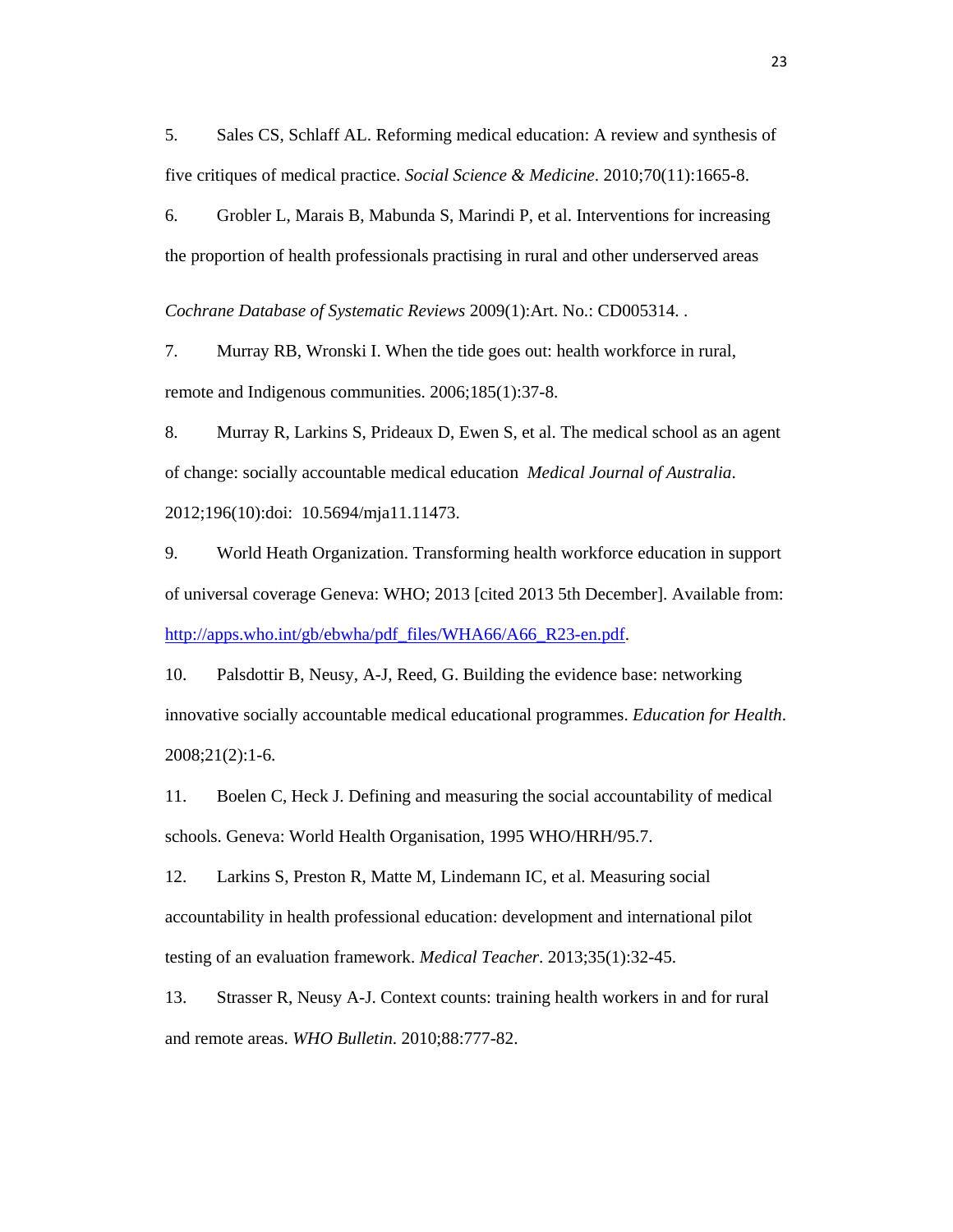14. Training for Health Equity Network. THEnet's evaluation framework for socially accountable health professional education. Version 1.0 Brussels: THEnet; 2011 [cited 2013 5th December]. Available from: http://thenetcommunity.org/wpcontent/uploads/2013/05/The-Monograph.pdf

15. Gerber J, Landau L. Driving change in rural workforce planning: the medical schools outcomes database. *Australian Journal of Primary Health*. 2010;16:36-9.

16. Medical Deans Australia and New Zealand. Medical Schools Outcomes

Database, Commencing Medical Students Report, 2012. Melbourne: MDANZ; 2013.

Available from: http://www.medicaldeans.org.au/msod/publications-resources/data-andprogress-reports.

17. The World Bank. Working for a world free of poverty. World Development Indicators – Data download: Income Share

2009. Available from: http://data.worldbank.org/country/sudan.

18. The World Bank. Working for a world free of poverty. World Development Indicators – Data download: Income Share2009. Available from:

http://data.worldbank.org/country/south-africa.

19. The World Bank. Working for a world free of poverty. World Development

Indicators – Data download: Income Share 2009. Available from:

http://data.worldbank.org/country/philippines.

20. Grbich D, Jones D, Case S. Effective practices for using the AAMC

socioeconomic status indicators in medical school admissions Association of American

Medical Colleges [Internet]. 2013 [cited 2013 11th November ]. Available from:

https://www.aamc.org/download/330166/data/seseffectivepractices.pdf.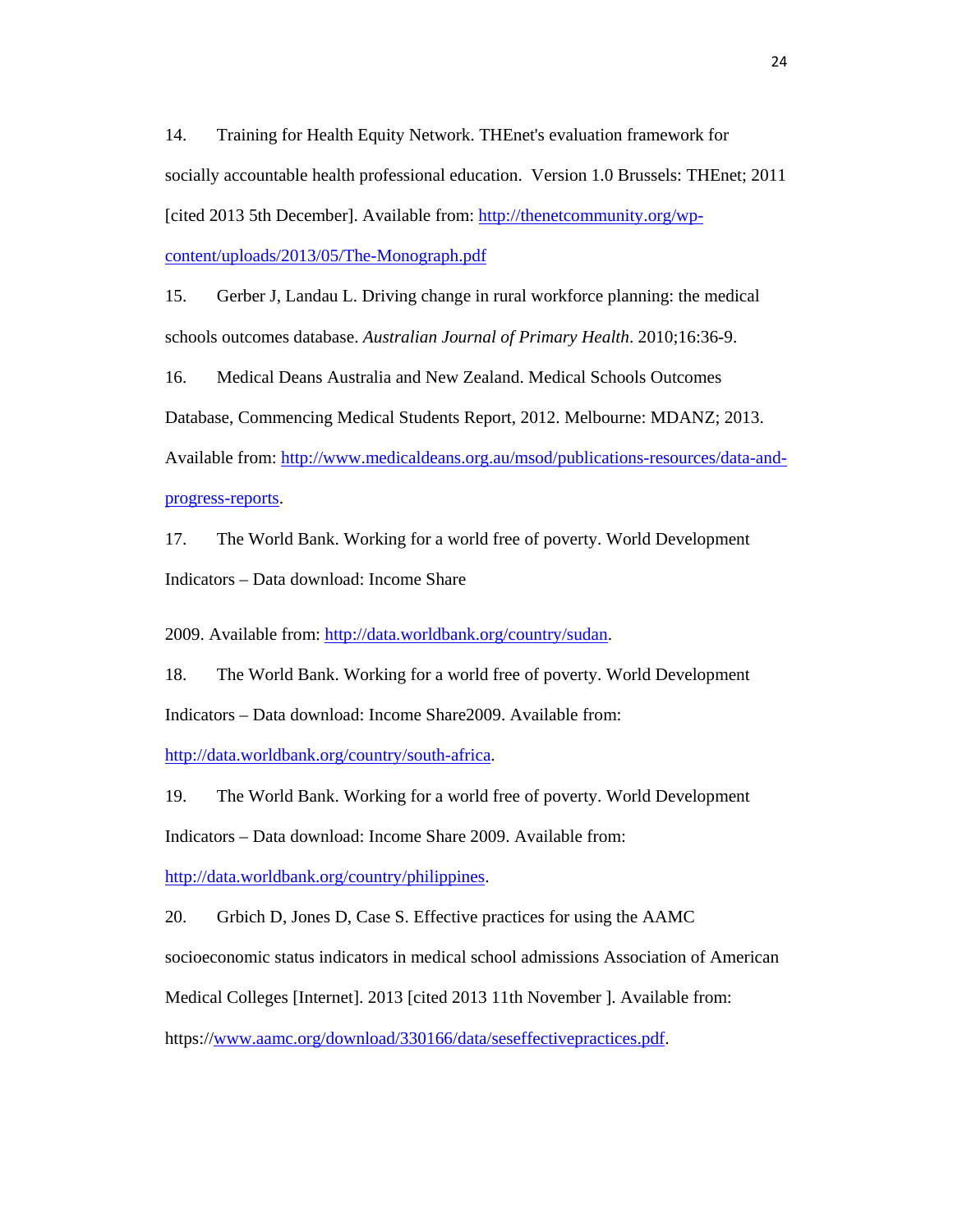21. Jolly P. Diversity of U.S. medical students by parental income. Association of American Medical Colleges [Internet]. 2008, January [cited 2013 5th December]; 8(1). Available from: https://www.aamc.org/download/102338/data/.

22. Youngclaus J, Fresne JA. Physician education debt and the cost to attend medical school. 2012 update Association of American Medical Colleges [Internet]. 2013 [cited 2013 19th December]. Available from:

https://www.aamc.org/download/328322/data/statedebtreport.pdf

23. South African Government. South African National Census of 2011. Pretoria 2013.

24. Sen Gupta T, Murray R, Hays R, Woolley T. James Cook University MBBS graduate intentions and intern destinations: a comparative study with other Queensland and Australian medical schools. Rural and Remote Health [Internet]. 2013 [cited 2013

17th December]; 13. Available from:

http://www.rrh.org.au/articles/showarticlenew.asp?ArticleID=2313.

25. Brennan J, Naidoo R. Higher education and the achievement (and/or prevention) of equity and social justice *Higher Education*. 2008;56:287-302.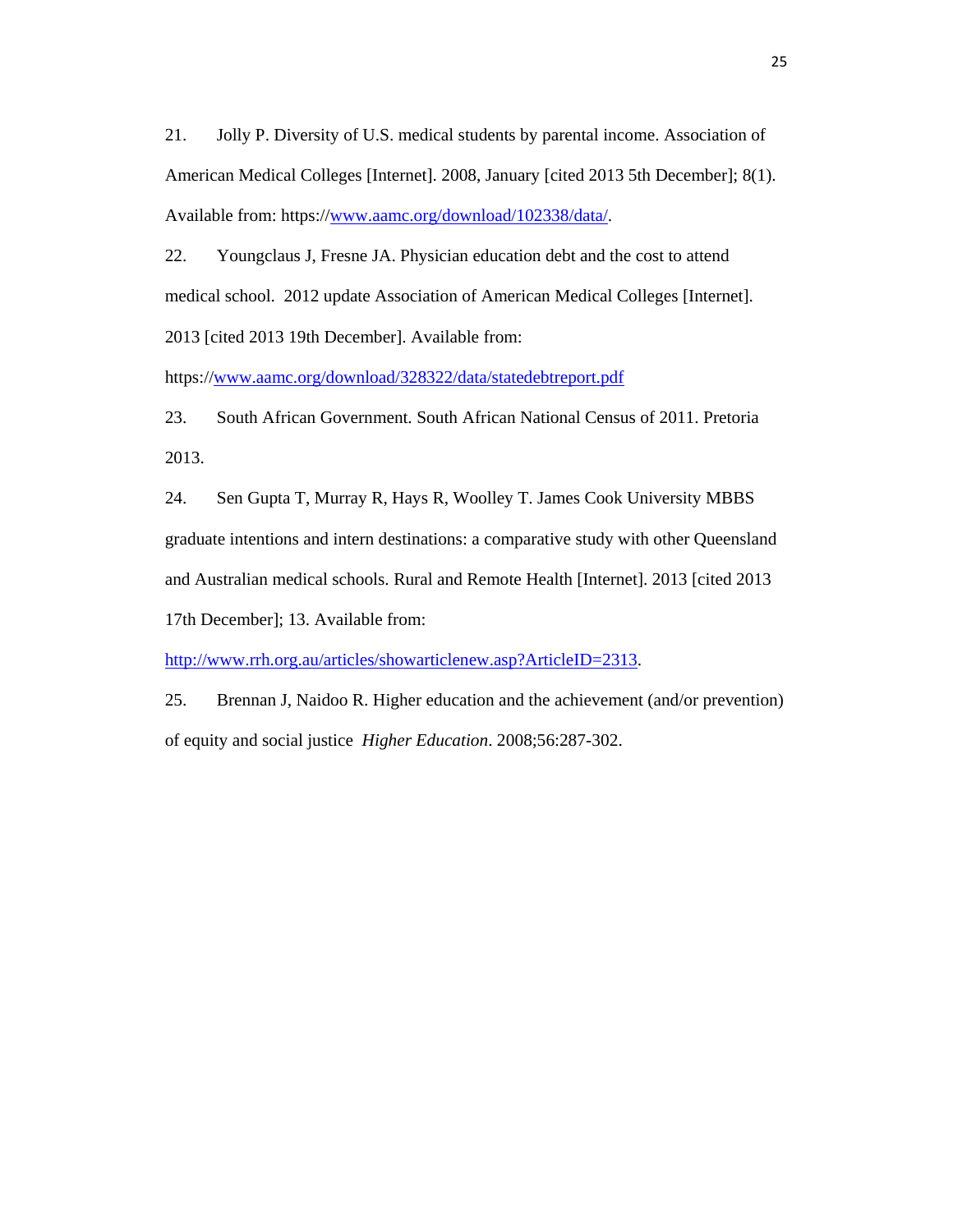| <b>School</b>                                                                                                                                                         | <b>Training</b><br>structure                                                                                           | Year 1<br>student<br>$s$ in<br>2013 | <b>Priority population</b>                                                                                     | <b>Selection procedure</b>                                                                                                                                                                                                                                                                 | <b>Medical</b><br>education<br>context of<br>country                                                              | Number of<br>participants<br>(time)       | <b>Respons</b><br>e rate |
|-----------------------------------------------------------------------------------------------------------------------------------------------------------------------|------------------------------------------------------------------------------------------------------------------------|-------------------------------------|----------------------------------------------------------------------------------------------------------------|--------------------------------------------------------------------------------------------------------------------------------------------------------------------------------------------------------------------------------------------------------------------------------------------|-------------------------------------------------------------------------------------------------------------------|-------------------------------------------|--------------------------|
| <b>James Cook</b><br><b>University</b><br><b>School of</b><br><b>Medicine in</b><br>Townsville,<br><b>Northern</b><br>Australia,<br>founded in 2000<br>( <b>JCU</b> ) | 6-year<br>undergraduate<br><b>MD</b><br>programme;<br>including 20<br>weeks in small<br>rural and<br>isolated settings | 238                                 | Rural, remote,<br>Aboriginal and Torres<br>Strait Islander<br>populations, and others<br>in tropical Australia | Selection based on academic high-<br>school score (adjusted for rurality);<br>written application; and interview<br>(with panel consisting of a<br>community member, a doctor and<br>an academic).                                                                                         | Population<br>density 2.8 per<br>$km^2$<br>19 medical<br>schools<br>Physician<br>density<br>3.85/1000             | 219<br>$March$ 13)                        | 93%                      |
| <b>Walter Sisulu</b><br><b>University</b><br><b>Faculty of</b><br><b>Health Sciences,</b><br><b>Umtata-Eastern</b><br>Cape, South<br>Africa, founded<br>in 1985 (WSU) | 6-year MD<br>programme,<br>rural<br>experiences in<br>years 1-3 and<br>six months in<br>year 5                         | 120                                 | Rural underserved areas<br>of Eastern Cape and<br>Kwa Zulu Natal<br>Provinces of South<br>Africa               | Students are shortlisted based on<br>their academic merit and subjected<br>to a structured interview for<br>assessment of personal attributes.<br>Quota system to support enrolment<br>of indigenous Africans and those<br>from rural Eastern Cape and<br>KwaZulu Natal.                   | Population<br>density 42.4 per<br>$km^2$<br>8 medical<br>schools<br>Physician<br>density<br>0.76/1000             | $225*$<br>(Oct 2012)<br>and June<br>2013) | 98%                      |
| <b>University of</b><br><b>Gezira Faculty</b><br>of Medicine,<br>Gezira State,<br>Sudan, founded<br>in 1975<br>(Gezira)                                               | 5-year<br>undergraduate<br>training, 20%<br>time allocated to<br>community<br>based education                          | 270                                 | Gezira rural<br>underserved areas                                                                              | Free competition based on the<br>results of the Sudanese Certificate<br>examination. The Ministry of<br>Higher Education defines the<br>admission criteria. 50% of the seats<br>in the medical school are reserved<br>for students from underprivileged<br>deprived areas of Gezira State. | Population<br>density 16.4 per<br>km <sup>2</sup><br>18 medical<br>schools<br>Physician<br>density<br>0.28 / 1000 | 234<br>(April 2013)                       | 87%                      |

Table 1: Characteristics of schools participating in the study and response rates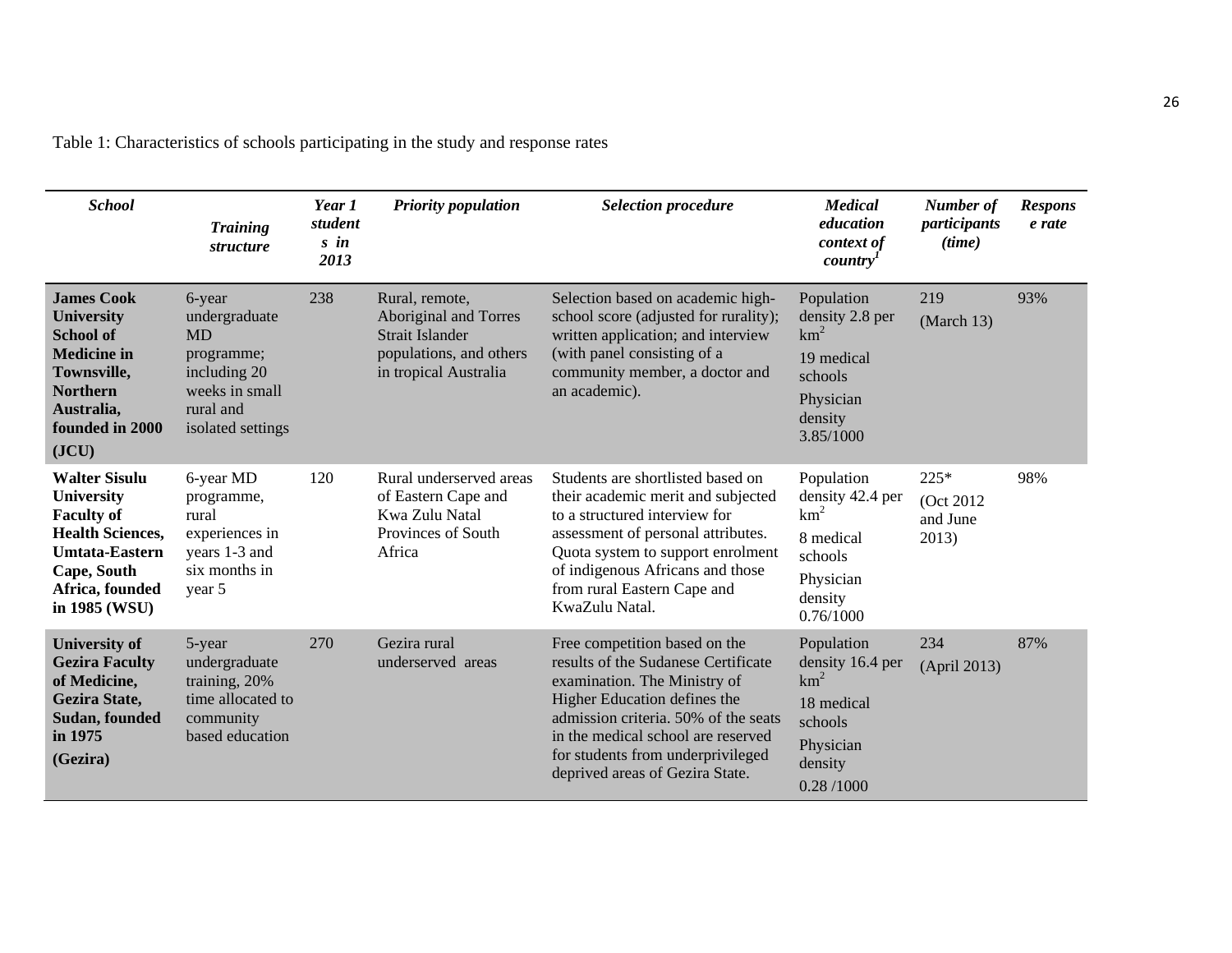| <b>Faculty of</b><br><b>Medicine and</b><br><b>Health Sciences,</b><br>Ghent<br>University,<br>Belgium,<br>founded in 1817<br>(Ghent)                         | 3 years<br><b>Bachelor</b><br>3 years Master                                                                                                                             | 266 | Low socio-economic<br>status, migrant<br>population including<br>undocumented migrants                                 | Regional entry exam (Flemish<br>universities), those who pass the<br>exam can go to the school of their<br>choice. Marketing strategy to<br>attract socially-minded students.                                                                                                                         | Population<br>density 363.6<br>per km <sup>2</sup><br>10 medical<br>schools<br>Physician<br>density<br>3.78/1000 | 221<br>(Oct-Dec<br>2012) | 83% |
|---------------------------------------------------------------------------------------------------------------------------------------------------------------|--------------------------------------------------------------------------------------------------------------------------------------------------------------------------|-----|------------------------------------------------------------------------------------------------------------------------|-------------------------------------------------------------------------------------------------------------------------------------------------------------------------------------------------------------------------------------------------------------------------------------------------------|------------------------------------------------------------------------------------------------------------------|--------------------------|-----|
| Ateneo de<br>Zamboanga<br><b>University</b><br><b>School of</b><br>Medicine,<br>Zamboanga<br>City, Mindanao,<br>the Philippines,<br>founded in 1993<br>(ADZU) | 4-year graduate<br>MD training,<br>about $50\%$<br>community-<br>based. 1-year<br>internship 50%<br>in rural health<br>units,<br>emergency and<br>district<br>hospitals. | 48  | Rural underserved areas<br>of Mindanao, the<br>Philippines, especially<br>Zamboanga peninsula<br>and outlying islands. | Preferentially select postgraduate<br>students from the region.<br>Ranked according to academic<br>performance (50%), interview by<br>panel (20%; includes 2 community<br>members), written examination<br>10% and written essay 15%. Little<br>weight placed on National<br>Medicine Admission Test. | Population<br>density 330.6<br>per $km^2$<br>40 medical<br>schools<br>Physician<br>density<br>1.15/1000          | 45                       | 96% |

\* Note Walter Sisulu University data includes two incoming cohorts of students. 1 From World Health Organization Global Health Observatory http://apps.who.int/gho/data/node.main.A1444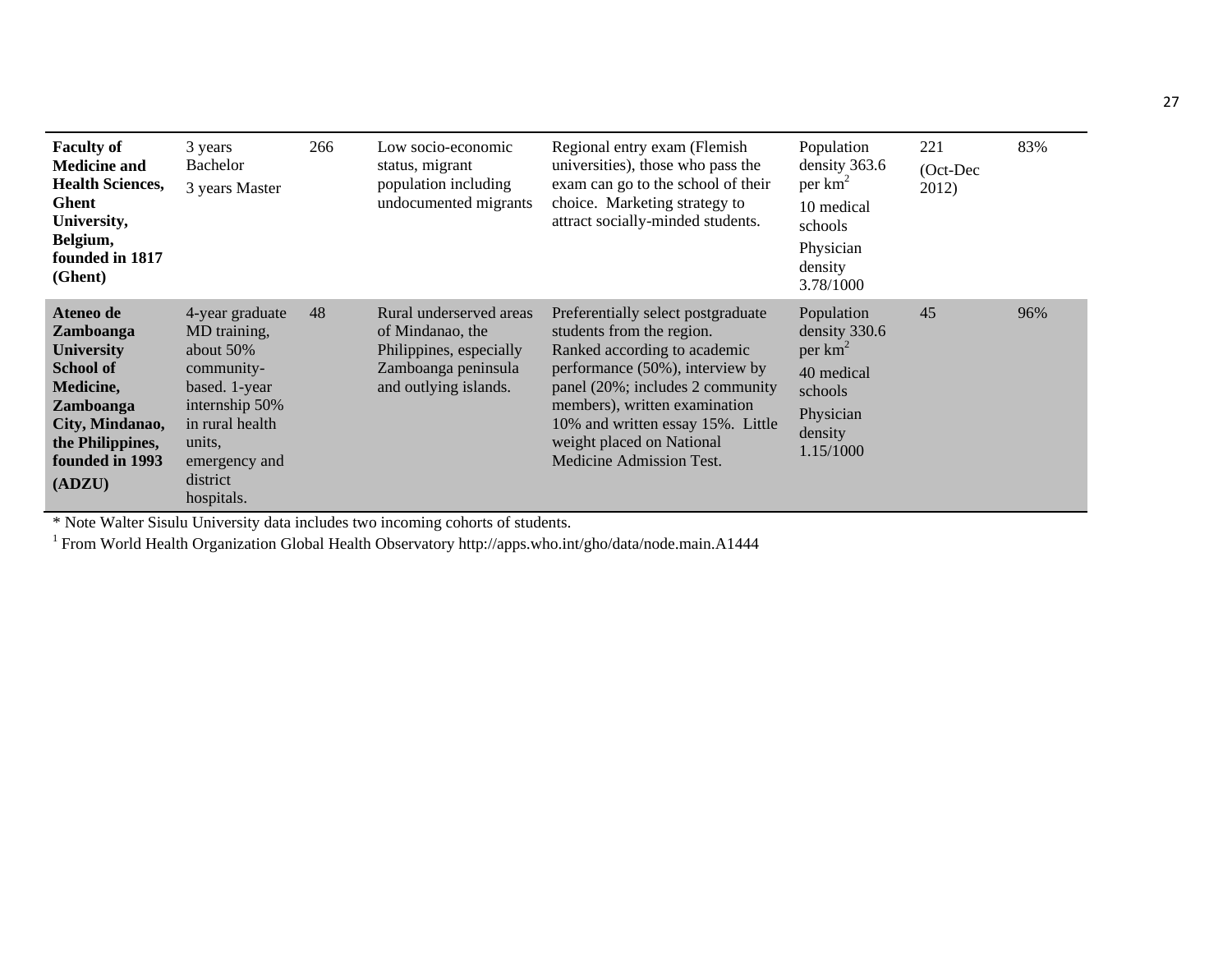|                                                                          | <b>JCU</b> (Aust)                  |                                                         | <b>WSU</b> (South<br>Africa) |                                       | Gezira (Sudan) |                             | <b>Ghent</b> (Belgium) |                                       | <b>ADZU</b><br>(Philippines) |                                                 | <b>Comparison data all</b><br>Australia <sup>16</sup> |                                      | <b>Comparison data</b><br>Flanders*** |                             |
|--------------------------------------------------------------------------|------------------------------------|---------------------------------------------------------|------------------------------|---------------------------------------|----------------|-----------------------------|------------------------|---------------------------------------|------------------------------|-------------------------------------------------|-------------------------------------------------------|--------------------------------------|---------------------------------------|-----------------------------|
| Age (SD)                                                                 | 19.9                               | (3.8)                                                   | 21.2                         | (4.5)                                 | 18.7           | (1.1)                       | 19.3                   | (1.8)                                 | 22.0                         | (2.0)                                           | 22                                                    | (5.9)                                | 20.0                                  | (2.4)                       |
|                                                                          | $\mathbf n$                        | % (95%<br>$\mathbf{C}\mathbf{I}$                        | $\mathbf n$                  | $\frac{0}{0}$<br>(95%<br>$\mathbf{C}$ | $\mathbf n$    | $\frac{0}{0}$<br>(95%<br>CI | $\mathbf n$            | $\frac{0}{0}$<br>(95%<br>$\mathbf{C}$ | $\mathbf n$                  | $\frac{0}{0}$<br>(95%<br>$\mathbf{C}\mathbf{D}$ | $\mathbf n$                                           | $\frac{0}{0}$<br>$(95\% \text{ CI})$ | $\mathbf n$                           | $\frac{0}{0}$<br>(95%<br>CI |
| <b>Female</b>                                                            | 134/217                            | 61.8<br>$(59.1 - 64.5)$                                 | 132/215                      | 61.4<br>$(58.1 -$<br>64.7)            | 138/234        | 59.0<br>$(55.8 -$<br>62.2)  | 140/221                | 63.3<br>$(60.1 -$<br>66.5)            | 29/47                        | 61.7<br>$(54.6 -$<br>68.8)                      | 1813/3562                                             | 50.9<br>$(50.1 - 51.7)$              | 420/664                               | 63.3<br>$(61.4 -$<br>65.2)  |
| Lowest two<br><b>SES</b> quintiles                                       | 38/128                             | 29.7<br>$(25.7 - 33.7)$                                 | 76/102                       | 74.5<br>$(70.2 -$<br>78.8)            | 31/116         | 26.7<br>$(22.6 -$<br>30.8   | 19/214                 | 8.9<br>$(5.1 -$<br>12.7)              | 8/28                         | 28.6<br>$(20.1 -$<br>37.1)                      | N/A                                                   | N/A                                  | 10/617                                | 1.6<br>$(1.1 -$<br>2.1)     |
| <b>Neither parent</b><br>tertiary<br>studies                             | 26/215                             | 12.1<br>$(9.9-14.3)$                                    | 64/173                       | 37.0<br>$(33.3 -$<br>40.7)            | 68/226         | 30.1<br>$(27.0 -$<br>33.1)  | 14/216                 | 6.5<br>$(4.8 -$<br>8.2)               | 0/47                         | $\Omega$                                        | N/A                                                   | N/A                                  | 66/616                                | 10.7<br>$(9.5 -$<br>11.9)   |
| <b>Domestic</b><br>students*                                             | 163/217                            | 75.2<br>$(72.3 - 78.1)$                                 | 214/215                      | 99.5<br>$(99.0 -$<br>100)             | 182/219        | 83.1<br>$(80.6 -$<br>85.6)  | 213/213                | 100.0                                 | 45/47                        | 95.7<br>$(92.7 -$<br>98.7)                      | N/A                                                   | N/A                                  | 589/664                               | 88.7<br>$(87.5 -$<br>90.0   |
| <b>Identify with</b><br>underserved<br>group                             | 19/189<br>Incl 7/189<br>Indigenous | 9.9<br>$(7.7-12.1)$<br>3.7<br>$(2.3-5.1)$<br>Indigenous | 184/204                      | 90.2<br>$(88.1 -$<br>92.3)            | 18/215         | 8.4<br>$(6.5 -$<br>10.3)    | 60/207                 | 29.0<br>$(25.8 -$<br>32.2)            | 8/47                         | 17.0<br>$(11.5 -$<br>22.5)                      | 69/3552<br>Indigenous                                 | 1.9<br>$(1.7 - 2.1)$<br>Indigenous   | N/A                                   | N/A                         |
| <b>Majority of</b><br>primary<br>school in<br>rural/regional<br>$town**$ | 102/163                            | 62.6<br>$(58.8 - 66.4)$                                 | 195/214                      | 91.1<br>$(89.2 -$<br>93.0             | 87/182         | 47.8<br>$(44.1 -$<br>51.5)  | 175/213                | 82.2<br>$(79.6 -$<br>84.8)            | 11/45                        | 24.4<br>$(18.0 -$<br>30.8                       | 960/3034                                              | 31.6<br>$(30.8 - 32.4)$              | N/A                                   | N/A                         |

Table 2. Composition of the student population in the participating schools.

\*Domestic students defined here as those who did majority of their primary schooling in country of medical schooling

\*\* Defined as quintiles 2-5 of rurality

\*\*\* unpublished data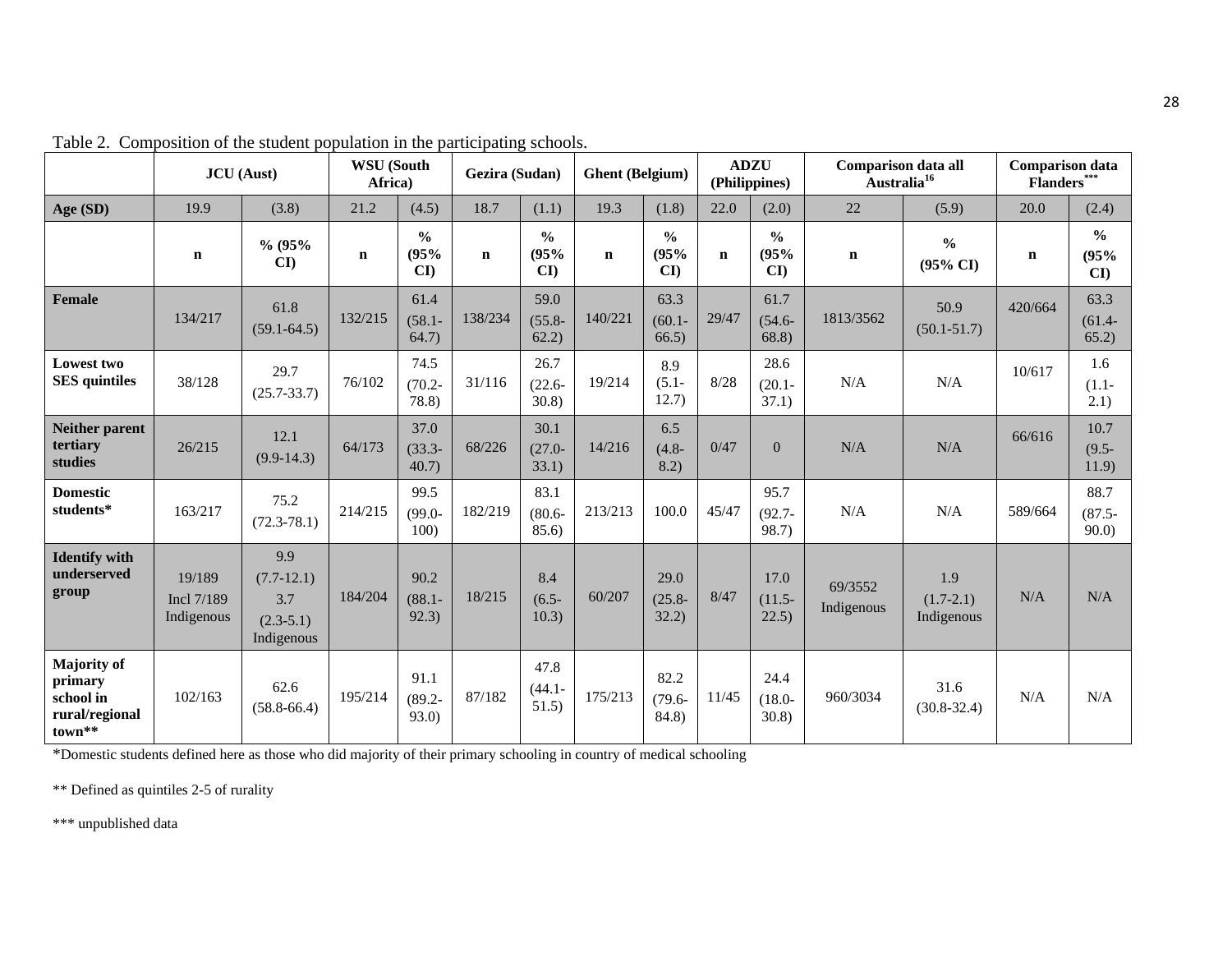|                                                                                   | <b>JCU</b> (Aust) |                                       | <b>WSU</b> (South<br>Africa) |                             | Gezira (Sudan) |                                       | <b>Ghent</b> (Belgium) |                                       | <b>ADZU</b><br>(Philippines) |                             | <b>Australian</b><br><b>MSOD</b><br>data $**^{16}$ | Comparison<br>data<br>Flanders***                  |
|-----------------------------------------------------------------------------------|-------------------|---------------------------------------|------------------------------|-----------------------------|----------------|---------------------------------------|------------------------|---------------------------------------|------------------------------|-----------------------------|----------------------------------------------------|----------------------------------------------------|
|                                                                                   | $\mathbf n$       | $\frac{6}{6}$<br>(95%<br>$\mathbf{C}$ | $\mathbf n$                  | $\frac{0}{0}$<br>(95%<br>CI | $\mathbf n$    | $\frac{0}{0}$<br>(95%<br>$\mathbf{C}$ | $\mathbf n$            | $\frac{0}{0}$<br>(95%<br>$\mathbf{C}$ | $\mathbf n$                  | $\frac{0}{0}$<br>(95%<br>CI | $n\left(\frac{0}{0}\right)$<br>$(95\% \text{ CI})$ | $n\left(\frac{0}{0}\right)$<br>$(95\% \text{ CI})$ |
| Intention to practice with<br>urban disadvantaged<br>populations*                 | 79/163            | 48.5<br>$(44.6 -$<br>52.4)            | 76/206                       | 36.9<br>$(33.5 -$<br>40.3)  | 76/173         | 43.9<br>$(40.1 -$<br>47.7)            | 152/212                | 71.7<br>$(68.6 -$<br>74.8)            | 17/44                        | 38.6<br>$(31.3 -$<br>45.9   | N/A                                                | 412/566 (72.8)<br>$(70.9 - 74.7)$                  |
| <b>Intention to practice with</b><br><b>Indigenous/Aboriginal</b><br>populations* | 75/162            | 46.3<br>$(42.4 -$<br>50.2             | 65/198                       | 32.8<br>$(29.5 -$<br>36.1)  | 16/151         | 10.6<br>$(8.1 -$<br>13.1)             | 135/212                | 63.7<br>$(60.4 -$<br>67.0             | 27/44                        | 61.4<br>$(54.1 -$<br>68.7)  | N/A                                                | 379/566 (67.0)<br>$(65.0 - 69.0)$                  |
| Intention to practice with<br>rural and remote<br>populations*                    | 86/162            | 53.1<br>$(49.2 -$<br>57.0             | 130/20<br>7                  | 62.8<br>$(59.4 -$<br>66.2)  | 54/161         | 33.5<br>$(29.8 -$<br>37.2)            |                        |                                       | 29/44                        | 65.9<br>$(58.8 -$<br>73.0)  | N/A                                                | N/A                                                |
| <b>Intention to practice with</b><br>refugee or immigrant<br>$groups*$            | 35/163            | 21.5<br>$(18.3 -$<br>24.7)            | 43/203                       | 21.2<br>$(18.3 -$<br>24.1)  | 36/167         | 21.6<br>$(18.4 -$<br>24.8)            | 66/212                 | 31.1<br>$(27.9 -$<br>34.3)            | 14/44                        | 31.8<br>$(24.8 -$<br>38.8)  | N/A                                                | 208/566 (36.7)<br>$(34.7 - 38.7)$                  |
| Intention to practice with<br>homeless or mentally ill<br>populations*            | 41/162            | 25.3<br>$(21.9 -$<br>28.7)            | 74/201                       | 36.8<br>$(33.4 -$<br>40.2)  | 69/166         | 41.6<br>$(37.8 -$<br>45.4)            | 59/212                 | 27.8<br>$(24.7 -$<br>30.9             | 15/44                        | 34.1<br>$(27.0 -$<br>41.3)  | N/A                                                | 192/565 (34.0)<br>$(32.0 - 36.0)$                  |
| Intention to practice in<br>small/remote village (most<br>rural quintile)         | 10/162            | 6.2<br>$(4.3 -$<br>8.1)               | 16/212                       | 7.5<br>$(5.7 -$<br>9.3)     | 18/173         | 10.3<br>$(8.0 -$<br>12.6)             | 0/124                  | $\overline{0}$                        | 3/45                         | 6.7<br>$(3.0 -$<br>10.4)    | 105/3373<br>(3.1)<br>$(2.8-3.4)$                   | $\overline{0}$                                     |
| Intention to practice in<br>small rural town (second<br>rural quintile)           | 24/162            | 14.9<br>$(12.1 -$<br>17.7)            | 77/212                       | 36.3<br>$(33.0 -$<br>39.6)  | 14/173         | 8.0<br>$(5.9 -$<br>10.1)              | 19/124                 | 15.3<br>$(12.1 -$<br>18.5)            | 14/45                        | 31.1<br>$(24.2 -$<br>38.0)  | 176/3373<br>(5.2)<br>$(4.8-5.6)$                   | 91/346<br>(26.3)<br>$(23.9 - 28.7)$                |
| Intention to practice in<br>regional centre or large<br>town (middle quintile)    | 46/162            | 28.4<br>$(24.9 -$<br>31.9)            | 59/212                       | 27.8<br>$(24.7 -$<br>30.9   | 21/173         | 12.1<br>$(9.6 -$<br>14.6)             | 46/124                 | 37.1<br>$(32.8 -$<br>41.4)            | 13/45                        | 28.9<br>$(22.1 -$<br>35.7)  | 351/3373<br>(10.4)<br>$(9.9-10.9)$                 | 105/346(30.3)<br>$(27.8 - 32.8)$                   |
| Intention to practice in<br>large urban centre (second<br>most urban quintile)    | 32/162            | 19.9<br>$(16.8 -$<br>23.1)            | 25/212                       | 11.8<br>$(9.6 -$<br>14.0)   | 5/173          | 2.9<br>$(1.6 -$<br>4.2)               | 59/124                 | 47.6<br>$(43.1 -$<br>52.1)            | 11/45                        | 24.4<br>$(18.0 -$<br>30.8)  | 368/3373<br>(10.9)<br>$(10.4 - 11.4)$              | 150/346 (43.4)<br>$(40.7-46.1)$                    |
| Intention to practice in<br>most urban quintile (large<br>city)                   | 41/162            | 25.5<br>$(22.1 -$<br>28.9)            | 25/212                       | 11.8<br>$(9.6 -$<br>14.0)   | 102/173        | 59.0<br>$(55.3 -$<br>62.7)            | 0/124                  | $\overline{0}$                        | 4/45                         | 8.9<br>$(4.7 -$<br>13.1)    | 2298/3373<br>(68.1)<br>$(67.3 - 68.9)$             | $\boldsymbol{0}$                                   |

Table 3: Graduate Intentions: Likelihood that clinical work will involve working with the following groups (Domestic students only).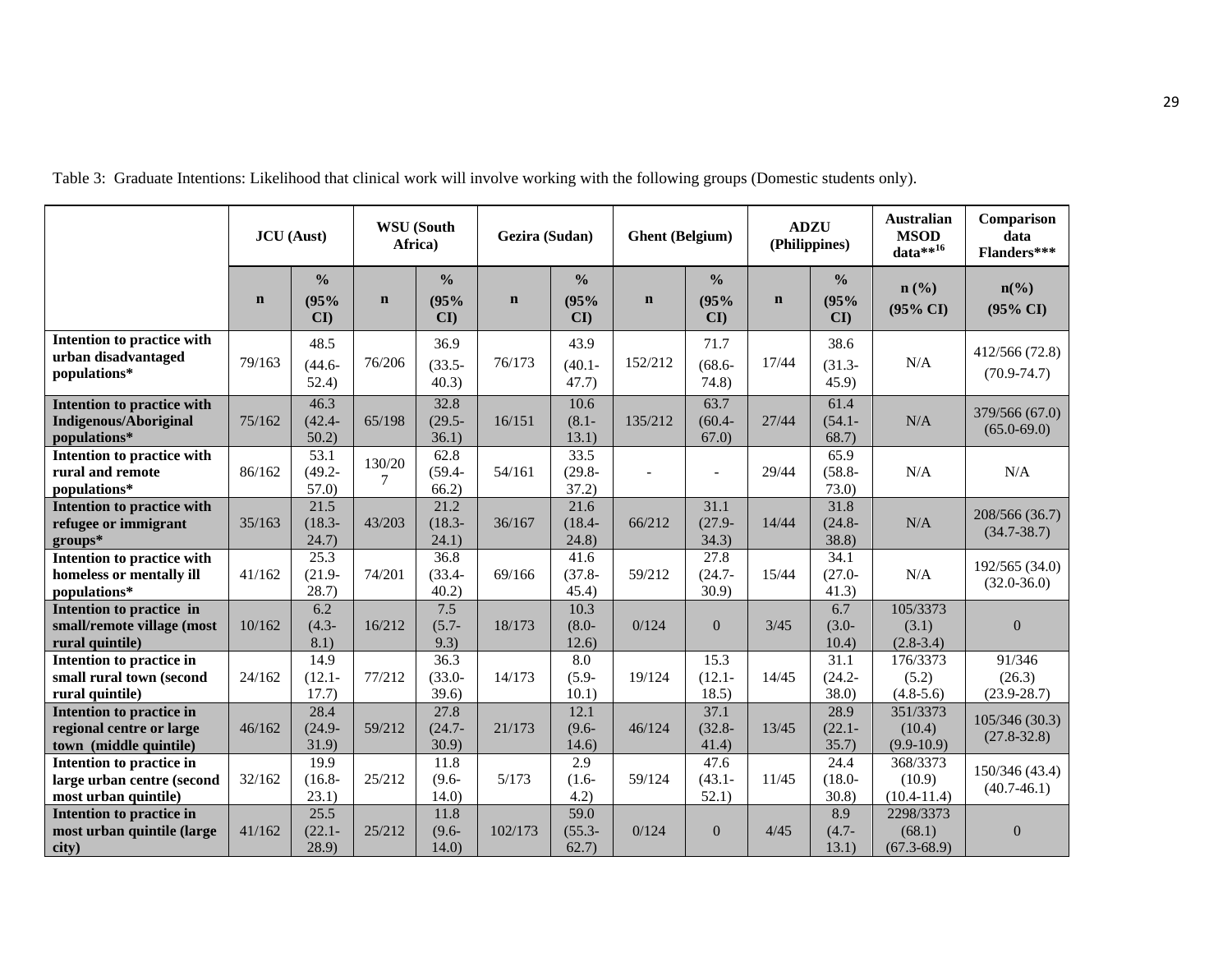\* This variable asked on a scale of 1-5 how likely is that you will work with these populations in future – 4 (very likely) and 5 (extremely likely) were grouped.

\*\* Domestic and international respondents included

\*\*\* unpublished data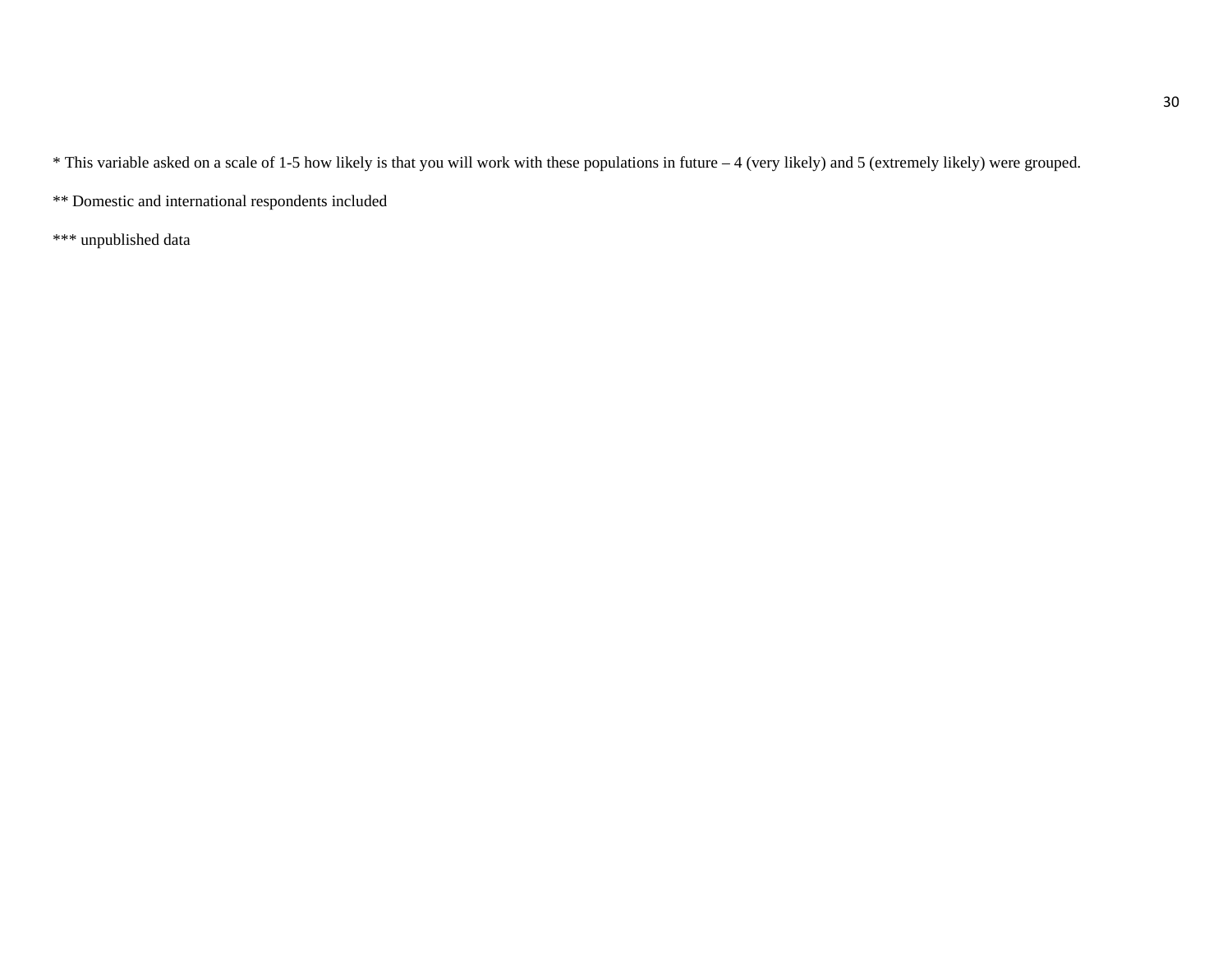

Figure 1: Student self-reported family socio-economic quintiles for each participating school compared with that of students at US medical schools.<sup>22</sup> *There are significant variations between the five schools studied ranging from WSU with more than 70% of its students coming from the bottom two quintiles to Ghent with less than 5% from the bottom two quintiles.*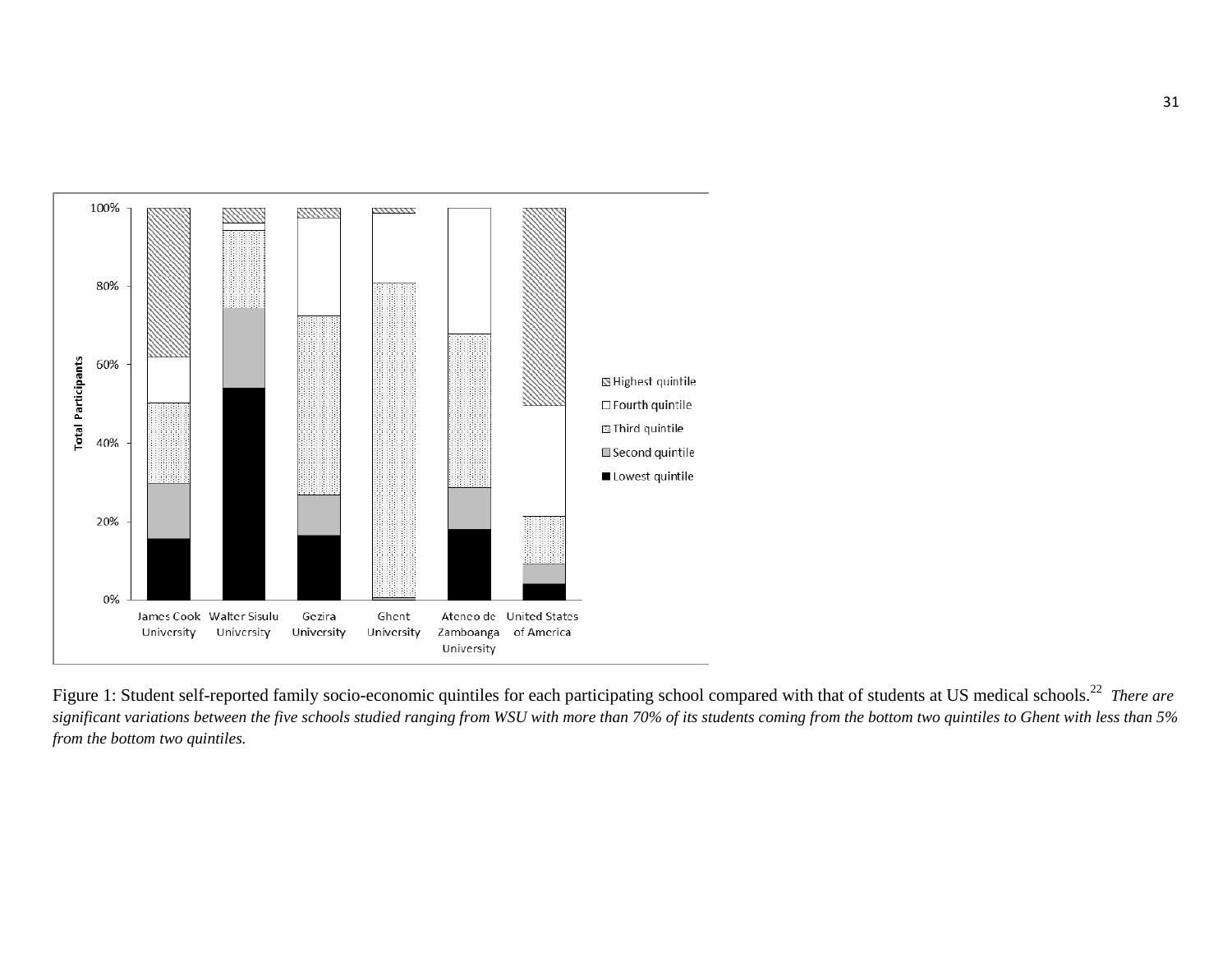

Figure 2. Percentage of first year students from a rural origin (defined as majority of primary school completed in a non-urban setting/quintiles 2-5). Comparison data is from Australian Commencing Medical Students' Questionnaire.